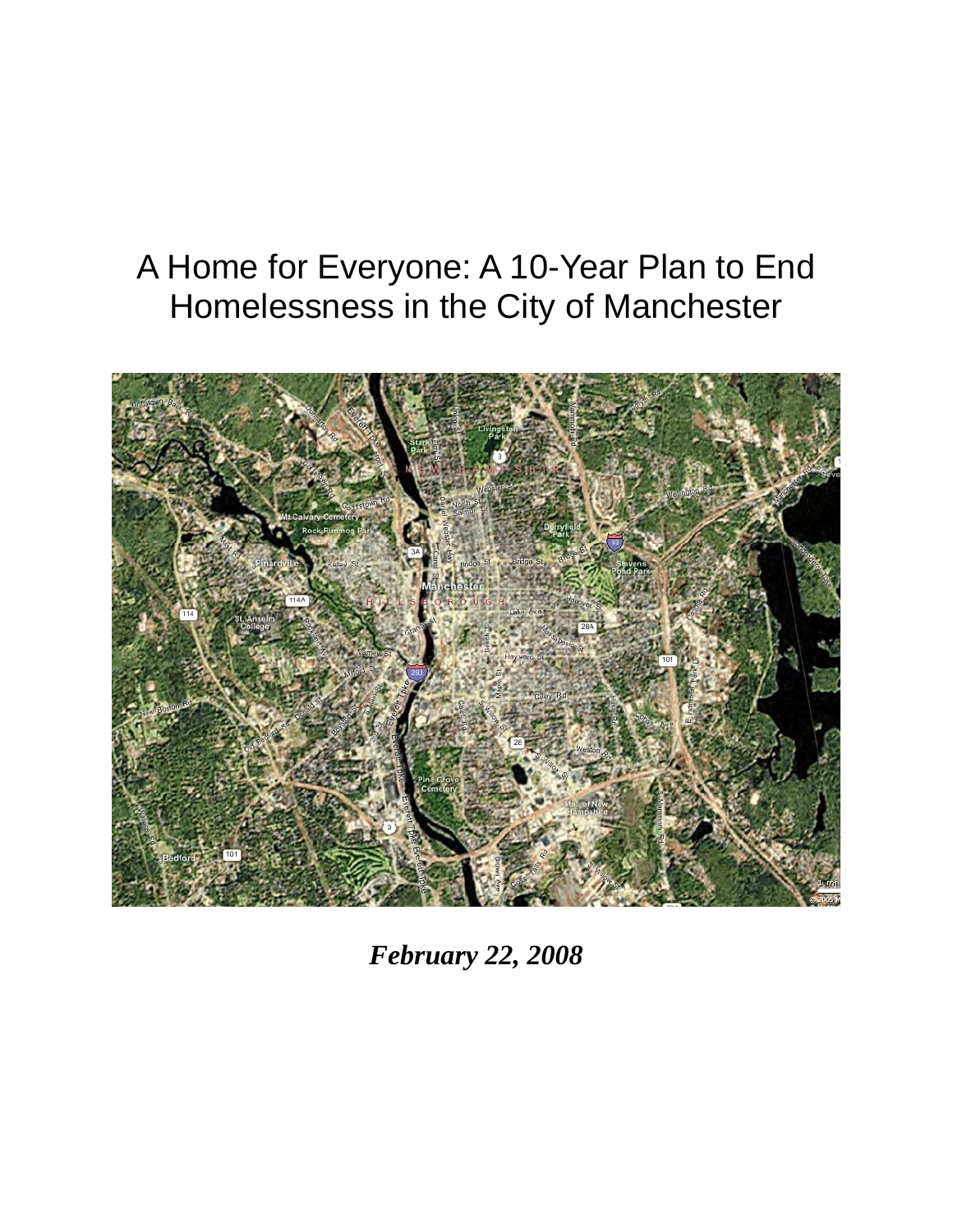## **Table of Contents**

| <b>EXECUTIVE SUMMARY</b>                                      | 3  |
|---------------------------------------------------------------|----|
| MANCHESTER 10-YEAR PLAN: VISION, PREMISES, GOALS              | 5  |
| <b>NEXT STEPS</b>                                             | 9  |
| <b>HOW MANY PEOPLE ARE HOMELESS?</b>                          | 10 |
| WHY ARE PEOPLE HOMELESS?                                      | 14 |
| <b>HOW AFFORDABLE IS MANCHESTER?</b>                          | 15 |
| WHAT ARE THE COSTS OF HOMELESSNESS?                           | 18 |
| <b>WHAT WORKS?</b>                                            | 20 |
| APPENDIX A: TASK FORCE MEMBERS                                | 22 |
| APPENDIX B: STAKEHOLDERS IN MANCHESTER'S PLAN                 | 23 |
| APPENDIX C: MOST IMPORTANT THINGS THIS PLAN MUST DO           | 24 |
| APPENDIX D: HISTORY OF 10-YEAR PLANS                          | 25 |
| APPENDIX E: MANCHESTER CONTINUUM OF CARE AND ASSISTED HOUSING | 26 |
| <b>APPENDIX F: HOUSING FIRST</b>                              | 32 |
| APPENDIX G: WHAT IS SUPPORTIVE HOUSING?                       | 33 |
| APPENDIX H: ASSERTIVE COMMUNITY TREATMENT                     | 35 |
| <b>APPENDIX I: REFERENCES</b>                                 | 37 |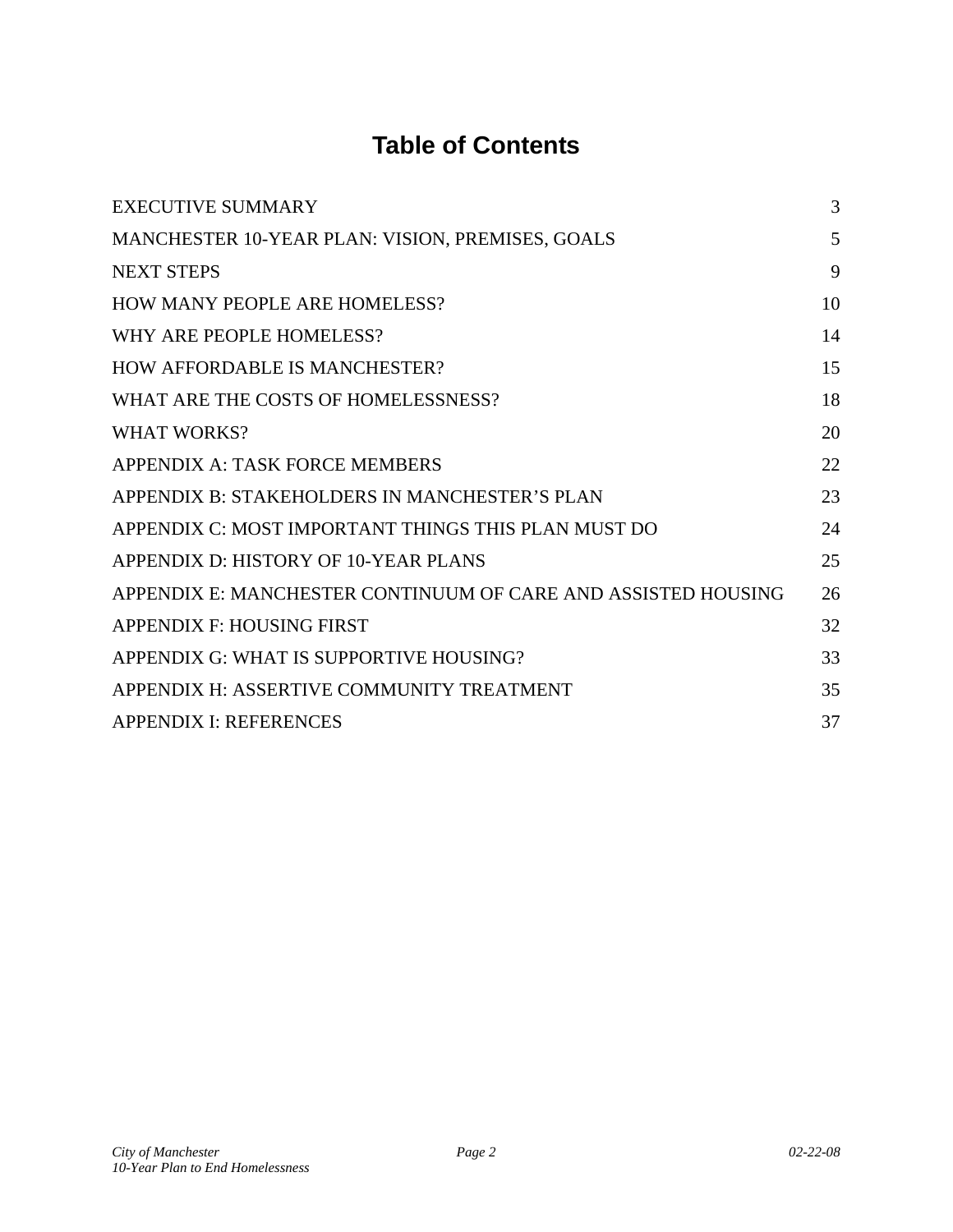### **Executive Summary**

This Ten-Year Plan to End Homelessness is a call to action for the City of Manchester. It is time to take a moral stand in declaring homelessness to be unacceptable in our city. While we will no doubt always have the need for emergency assistance and safety nets for people in need, there are known practices that work to prevent homelessness and to re-house and stabilize in housing even those who seem to be the most difficult to help. Not only is long-term homelessness immoral, it is also unnecessarily costly to communities. Cost studies have demonstrated that it more expensive to keep people on the streets, incurring the excessive costs of crisis intervention, emergency room health care, and revolving-door intervention programs, than it is to provide permanent supported housing that produces much better outcomes.

In the course of a year, over 1500 people in the City of Manchester experience homelessness, approximately 400 of whom are children. Nationally, one fourth of homeless people are children in homeless families (Burt, 2001). Research demonstrates that children who experience homelessness are more likely to be homeless as adults and to experience serious difficulties, including physical, cognitive, emotional, and mental problems. (Burt, 2001)

Nationally, approximately 26% of homeless persons are veterans, with the numbers likely to increase from the wars in Iraq and Afghanistan. Almost half (46%) of homeless adults report chronic physical conditions. More than 20% of the homeless are chronically homeless as defined by the U.S. Department of Housing and Urban Development (HUD). They have chronic illnesses and have been homeless for more than a year or more than 4 times in 3 years. When chronically ill people are also homeless, the costs are high and the outcomes poor. Studies have demonstrated that chronically ill individuals in long-term homelessness utilize community resources costing \$40,000 to more than \$100,000 per person per year. Recognizing the high costs of long-term homelessness, cities throughout the U.S. are demonstrating success in reducing homelessness and improving health outcomes with permanent housing combined with intensive supports that cost no more and often less than keeping seriously disabled people in long-term homelessness, jails, and hospitals.

Homelessness is a complex problem that stems from a combination of extreme poverty, health issues, and unaffordable and unavailable housing stock. Numerous agencies in Manchester have been working hard on these issues for many years and are doing exceptional work (see Appendix D). Yet, there are long waiting lists of those in need and too many people still living on the streets in Manchester. This plan recognizes the need to make a community-wide commitment to ending homelessness, to increasing the resources available to meet the needs, and to focus on integrated strategies and solutions that demonstrate that they will end homelessness.

This plan was developed with the leadership of Mayor Frank Guinta and Patrick Tufts, the President of Heritage United Way, as co-chairs of a task force of leaders from a broad crosssection of the Manchester community (see Appendix A). The plan was written with the help of an independent facilitator, Pamela Brown, who combined input from 3 meetings with the Task Force, individual interviews with numerous stakeholders, and meetings with the membership of the Manchester Continuum of Care (MCoC), the Healthy Manchester Leadership Council, and the Greater Manchester Association of Social Agencies (GMASA). As a result, this plan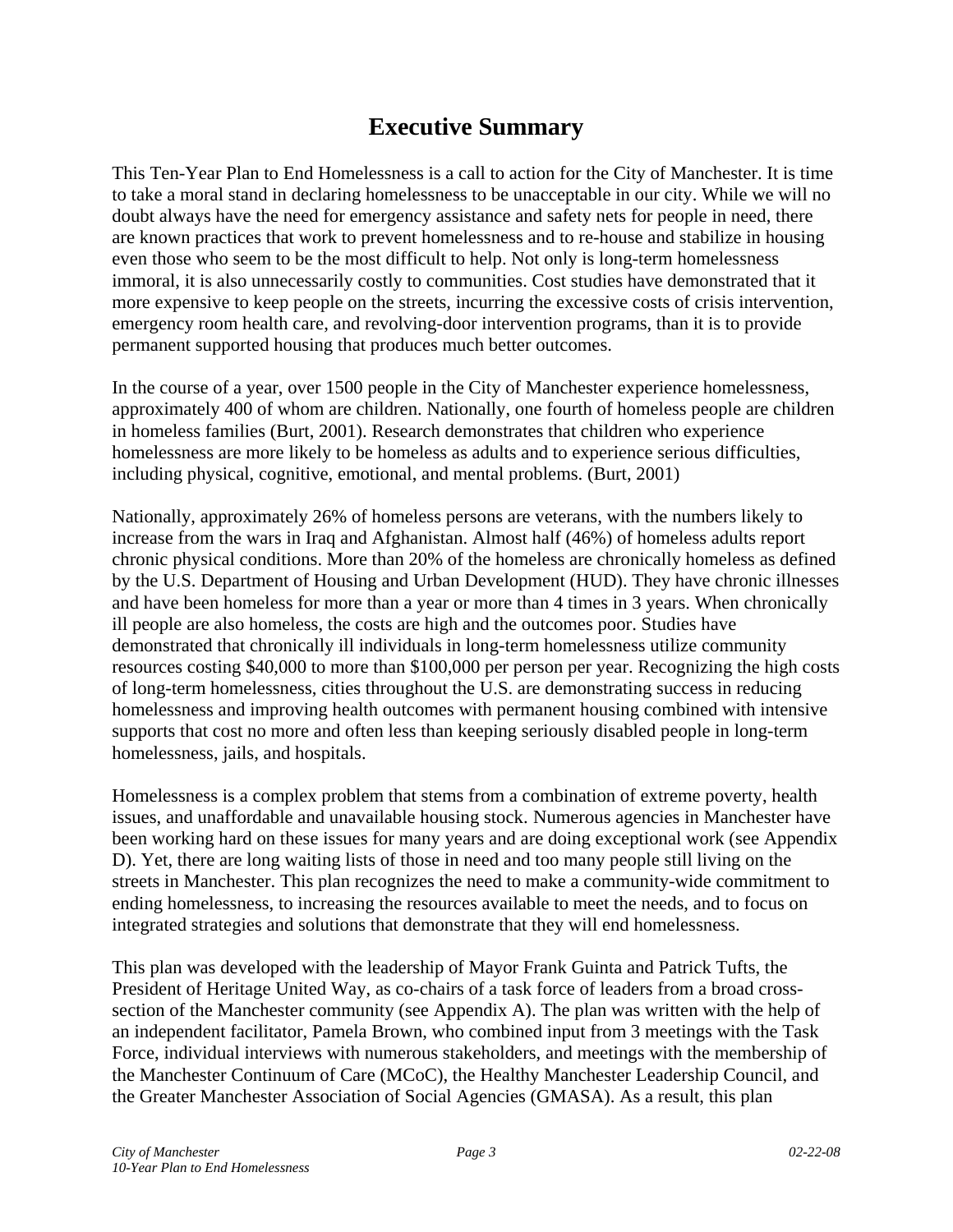represents the insights, commitment, and support of a broad cross-section of the Manchester community.

Over 310 cities throughout the U.S. have developed or are committed to developing 10-year plans to end homelessness. Positive results are being reported by cities large and small, including Nashua, NH, Portland, ME, Denver, CO, Portland, OR, Seattle, WA, Tulsa, OK, Columbus, OH, and Boston, MA. Cities that are implementing permanent supportive housing programs are experiencing declines in homelessness as high as 50% to 70%. While the greatest cost savings and successes in reducing the numbers of people on the streets come from addressing the needs of the chronically homeless, Manchester's 10-Year Plan to End Homelessness is intended to continue the efforts that have been underway up to this point and address the needs of all persons vulnerable to or experiencing homelessness, including families, veterans, single adults, children and youth.

This 10-Year Plan incorporates both what has been learned through the efforts of other cities and what the Task Force members and other participants determined to be needed in Manchester. All endorse the following lists of 10 keys to implementation success and 5 potential barriers that must be overcome:

- 1. Political leadership
- 2. Community champions
- 3. Point person to coordinate and manage the effort
- 4. Public-private partnerships
- 5. Broad endorsement and commitment
- 6. Consumer-centric solutions
- 7. Valid and complete data collection to demonstrate successes
- 8. Innovative and creative thinking
- 9. Disciplined planning and implementation accountability
- 10. Timely monitoring and review of progress.

#### **10 Keys to Success: 5 Potential Barriers to Success:**

- 1. Lack of public awareness and education on homelessness issues, costs, and solutions
- 2. Stigma and misinformation regarding homelessness, serious mental illness, and substance use disorders
- 3. Neighborhood resistance (NIMBY)
- 4. Lack of engagement and partnership by key city agencies (e.g. Welfare) and housing and service providers
- 5. Lack of fidelity to best practices.

Homelessness is an issue that affects and reflects on the entire Manchester community. This document presents Manchester's 10-Year Plan to End Homelessness and the research and data on which it is based. The purpose of this plan is to provide a framework for integrating and coordinating the activities of many inter-related agencies, organizations, and individuals toward addressing and eliminating homelessness within the Greater Manchester area. Through this plan, the people and organizations of Manchester and surrounding towns can end long-term homelessness and significantly reduce the numbers of people experiencing homelessness in our city. This plan documents what we believe it will take and represents the will to get it done.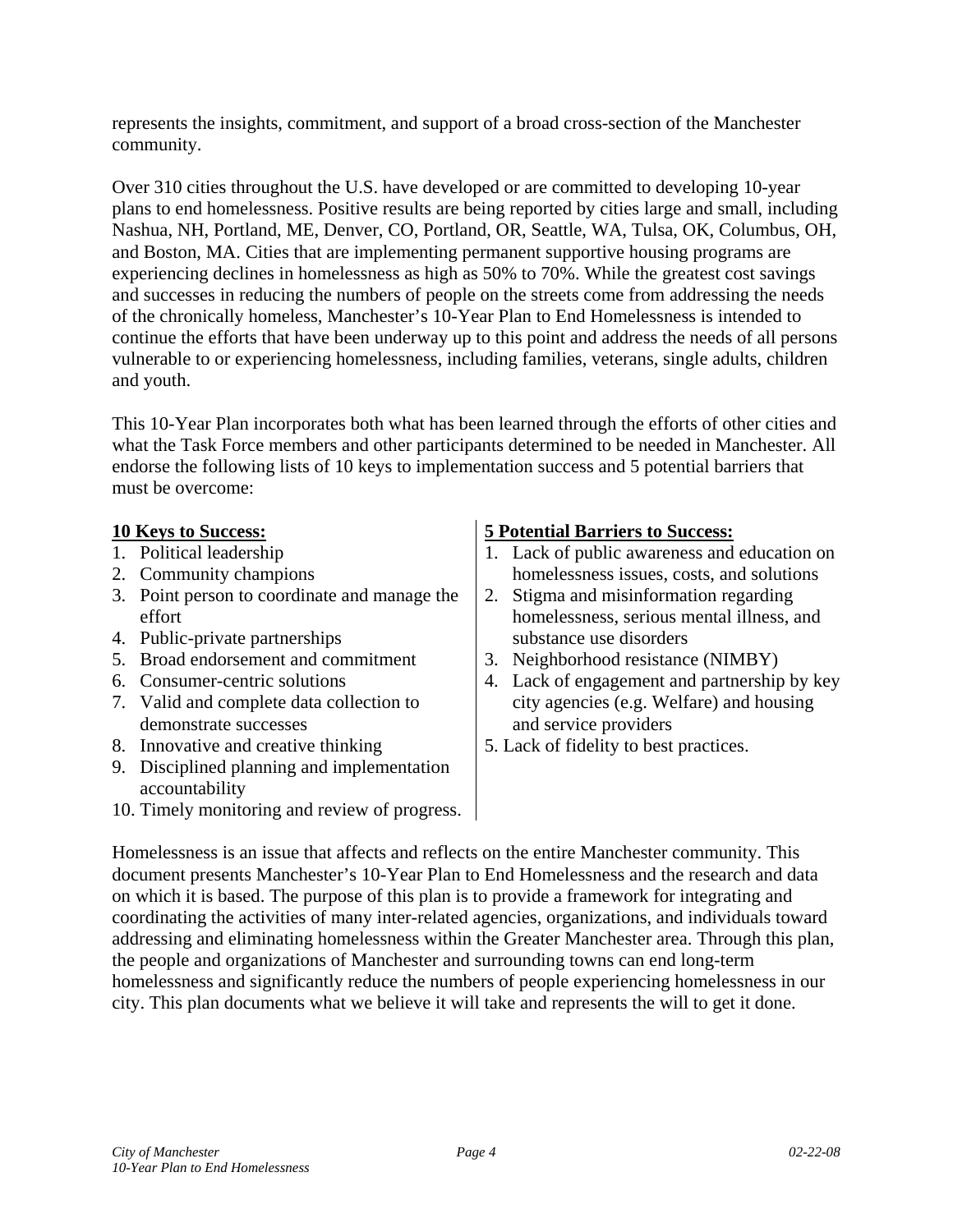### **City of Manchester 10-Year Plan to End Homelessness**

The Vision: Manchester as a city where all children, adults, and families have access to decent, safe and affordable housing and the resources and supports needed to sustain it.

#### **Premises:**

- A. Homelessness is fundamentally a poverty, health, and housing availability issue.
- B. The best way to eliminate homelessness is to actively address systemic problems as well as provide emergency assistance and prevention (Burt, 2001).
- C. Manchester's Plan is focused on all homeless: chronic, temporary, families, youth, single adults, veterans.
- D. Neither housing nor services alone will solve the problem of homelessness. Both housing and services are critical. Essential services include integrated case management, employment training and support, transportation, health and life skills training and education, clinical care for primary health, mental health, substance abuse, dental and eye care, medication management, and social work.
- E. By definition, permanent supportive housing includes both housing and the supportive services required to successfully stabilize at least 70% of individuals and families in housing. Permanent supportive housing according to the "housing first" model whereby housing is contingent only on adhering to standard lessee requirements has been demonstrated to be the most successful solution to long-term homelessness.
- F. All those who qualify for federal and state benefits should be assisted in applying for and accessing the benefits to which they are entitled as a basic means of accessing and paying for housing and services.
- G. The City of Manchester's Welfare Department is a critical player in ensuring that the city's funds are used most effectively in preventing and addressing homelessness in collaboration with other providers within the City and region. Manchester is unique in having a Welfare Commissioner who is elected rather than appointed. Without full knowledge and understanding of the issues by the public, costs may be saved in the Welfare budget at the expense of increased costs to other sectors of the community.
- H. The experiences of other cities and the quality of organizations and people within Manchester suggest that there is no shortage of capabilities available to implement this plan. Success will depend on leadership, political will, public understanding of the issues, and community-wide commitment, collaboration, and implementation discipline.

#### **Funding Premises:**

- A. Most of the increased resources will come from private and public sources that have not been engaged up to this point.
- B. In order to optimize private resources, the City must maximize the availability of Federal and State funding. This is the role of Manchester's Planning Department.
- C. Similarly, the City must demonstrate commitment to this plan through alignment of resources, the budget, funding allocations, and local incentives. This is the role of the Mayor and the Board of Aldermen.
- D. The housing and service providers have accountability for the quality of their services and management of their organizations, for compliance with funder expectations, for positive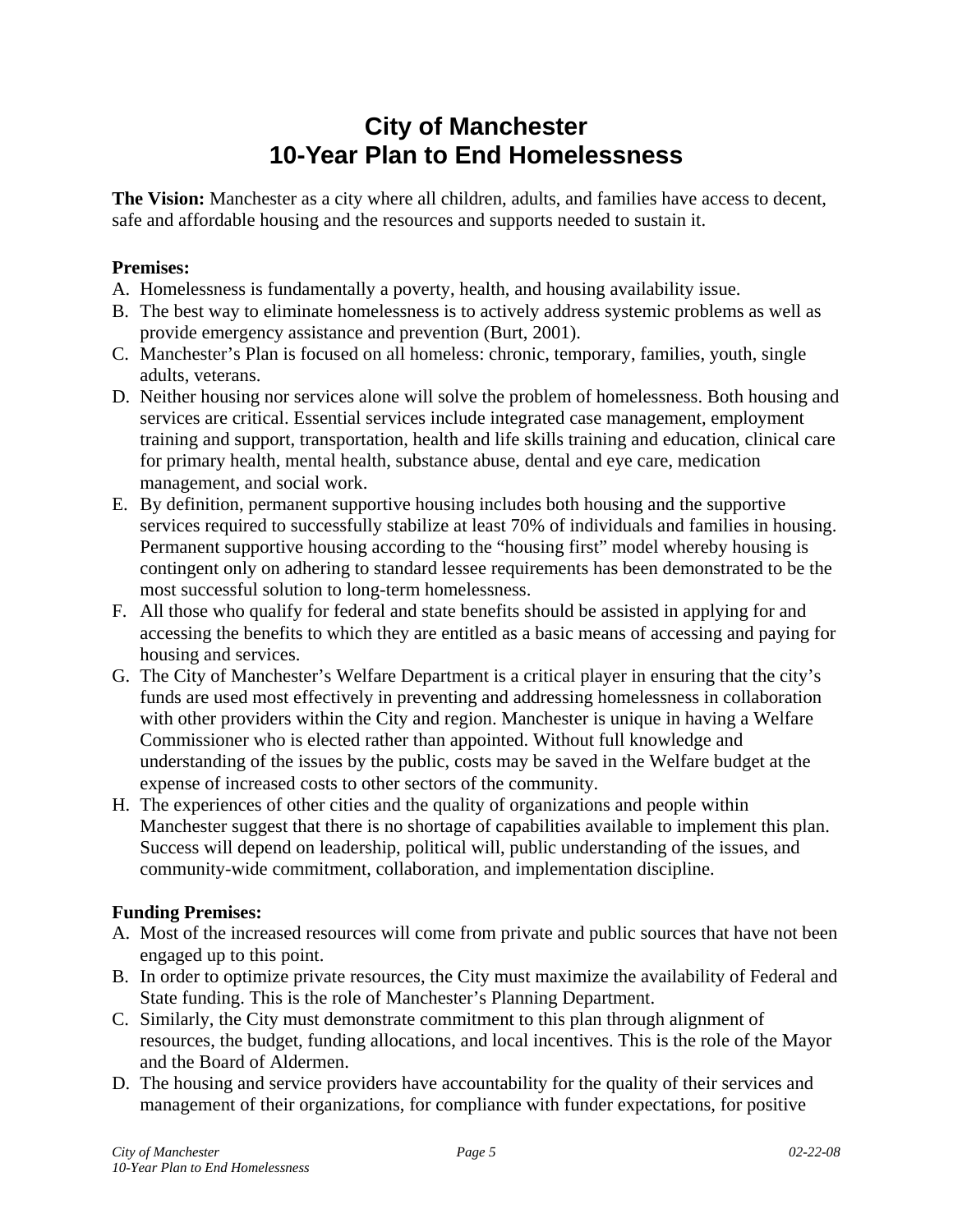outcomes and impact, and for generating additional private and philanthropic funds to implement this plan.

#### **Eight Primary Goals and Associated Actions:**

**Goal One:** Rapidly re-house people who become homeless and provide wrap-around, supportive services that promote housing stability and self-sufficiency.

- a) Decrease the total number of homeless persons on the streets and in emergency shelters in Manchester by 40% within 5 years by increasing permanent supportive housing and maintaining a housing stability success rate of 70% or better after 1 year.
- b) Reduce duplication of effort by developing an efficient and coordinated intake system for housing and services referrals, placement, and tracking that unites all potential entry points and providers within Manchester into a seamless system that results in "no wrong door" of entry for people in need. The system should be designed to move individuals and families out of emergency and transitional housing into permanent supportive housing as efficiently and quickly as possible.
- c) Put discharge procedures and respite housing and support services in place for individuals being discharged from hospitals, mental health, and substance abuse treatment programs until appropriate permanent supportive housing is available.
- d) Put discharge procedures and permanent supportive housing in place for individuals being discharged from the corrections system so that no one is discharged into homelessness
- e) Provide for segregated emergency shelter and transitional housing facilities as needed for the safety and support of vulnerable populations and move them into permanent supportive housing as quickly as possible:
	- − Victims of domestic and sexual violence
	- − Single women
	- − Youth
	- − Families with children
	- − Adults and youth seeking to maintain sobriety/abstinence from drugs.

**Goal Two:** Prevent individuals and families from becoming homeless whenever possible.

- a) Use City Welfare funds and create supplementary funds as needed to provide emergency assistance to prevent evictions into homelessness when subsidies and support would sustain families and individuals through a temporary crisis.
- b) Create incentives for real estate developers and landlords to increase the stock of housing units affordable and available to households at 50% or less of the area median income (AMI)
- c) Create incentives that increase the stock of sober living housing and recreational alternatives in locations conducive to sobriety for those in need of sustained, long-term support for recovery from substance use disorders
- d) Make it easier for homeless and vulnerable individuals and families to access complete and accurate information on the resources and services available in the Manchester area for prevention, housing, and support services.
- e) Make quality rep payee services available for those who want and need budgeting assistance to pay for housing, food, and other essentials.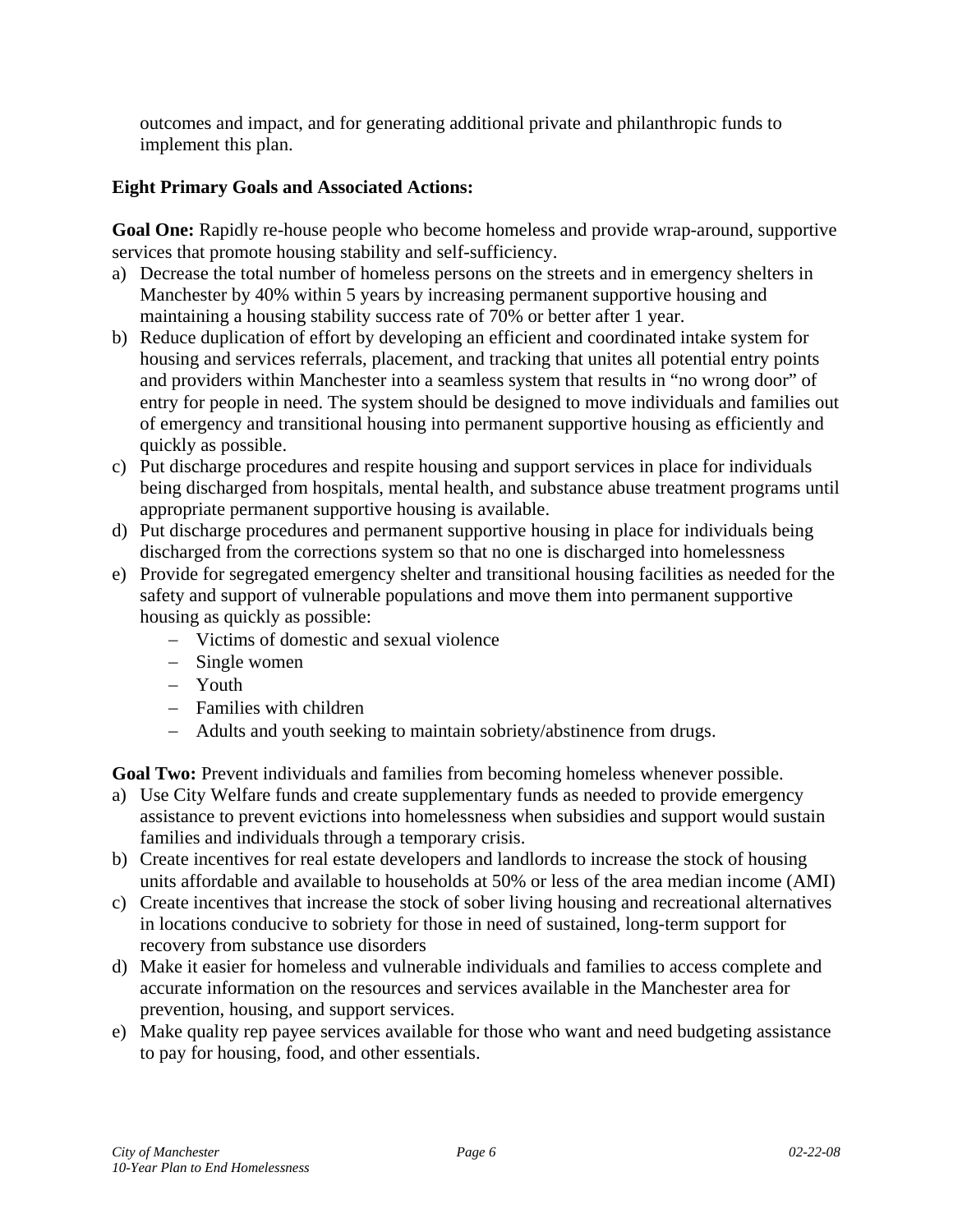**Goal Three:** Provide adequate employment and/or educational services to increase wages to housing affordability, particularly for individuals at or below 50% of AMI.

- a) Track stabilized employment as an outcome indicator of transitional and permanent supportive housing programs
- b) Create incentives for local businesses to expand employment opportunities, workforce training and development, and employment counseling that increase jobs that provide a housing wage and improve the ability of those below 50% of AMI to afford housing
- c) Expand public transportation to include more extensive coverage areas and expanded hours of operation as a means for low income persons to get to and from places of employment.

#### **Goal Four:** No one sleeps and lives on the streets

- **a)** Maintain an adequate safety net of emergency and transitional housing for families, youth, and adults, including places for families and individuals (youth and adults) to be housed after hours, on weekends, and/or holidays when the primary facilities are unavailable to new admissions.
- **b)** Increase availability of permanent supportive housing according to the model of "housing first" to get the chronically homeless into supported housing. Provide the supportive services needed to successfully stabilize at least 70% of those engaged in housing after 1 year.
- **c)** Provide shelter, bathing, and laundry options during the day as well as nights for those in emergency shelters.

**Goal Five:** Focus on the specific needs of veterans as a vulnerable population segment.

- a) Gather accurate and complete information on the number and needs of homeless veterans in Manchester.
- b) Maximize access to available funding for emergency, transitional, and permanent supportive housing and supportive services to meet the needs of veterans in the Manchester area.
- c) Support current providers and seek additional providers as needed to take advantage of available funding and increase emergency, transitional and permanent supportive housing units for veterans.

**Goal Six:** Increase access to supportive services.

- a) Assist all homeless and potentially homeless persons in applying for Federal and State benefits for which they qualify
- b) Seek and incorporate consumer input and participation in defining service and support needs
- c) Expand access to integrated mental health, substance abuse, primary health, and dental health care services
- d) Increase the availability of and access to effective outpatient and residential substance abuse treatment and counseling services in the Manchester area
- e) Provide legal assistance to overcome barriers: credit histories, criminal records, etc. (meet people where they are.)

**Goal Seven:** Build public awareness and education about the causes and costs of homelessness, the rationale behind the City's plan, the models of success, and the need to engage the entire community in the solutions.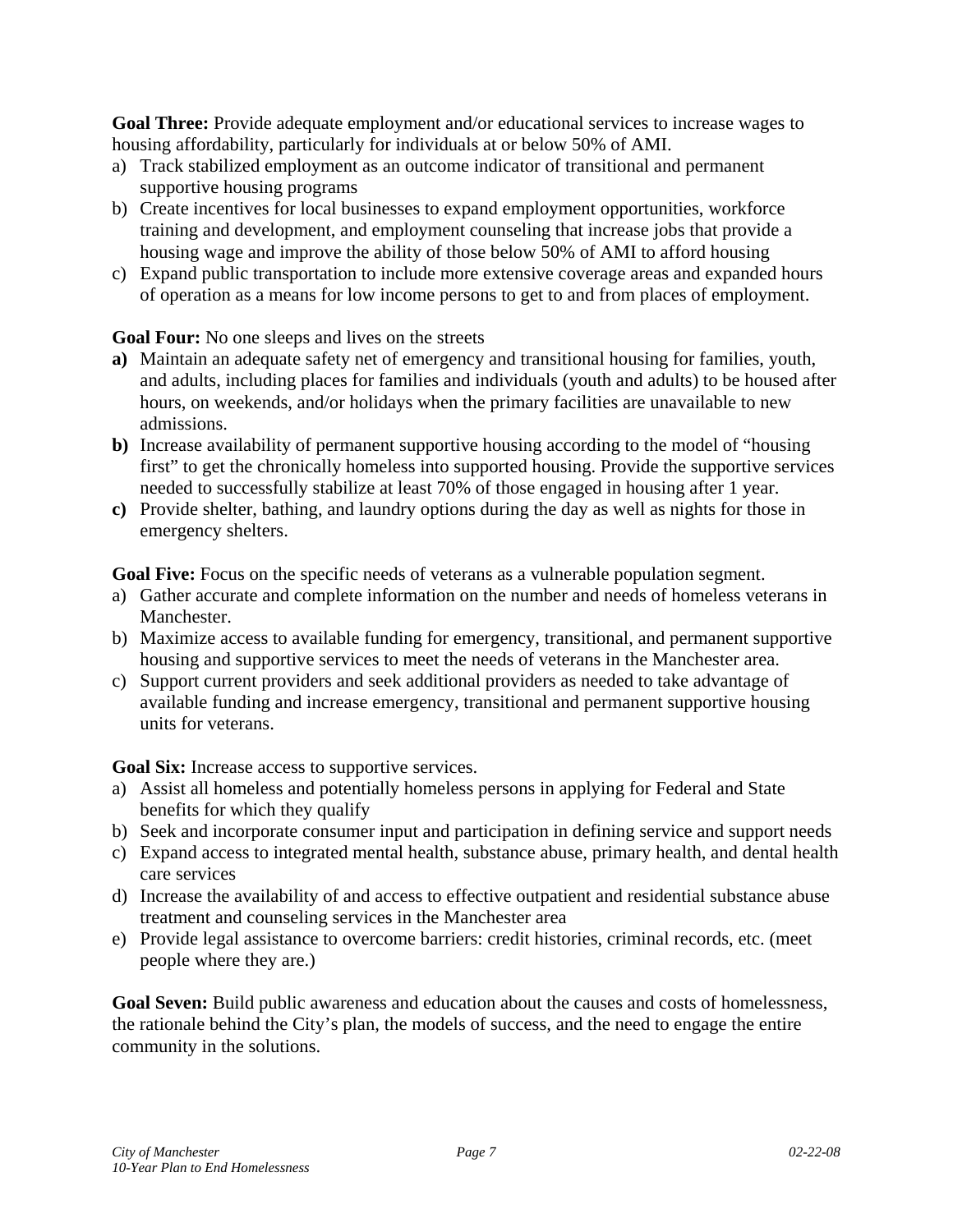- a) Conduct a conference in Manchester in 2008 to promote community-wide education and dialogue about homelessness, engage more organizations and individuals, and facilitate innovative solutions and public-private partnerships in implementing the 10-Year Plan
- b) Through our elected representatives, advocate for city, state, and federal policies and legislation that help end homelessness (e.g. increased access to rent subsidies, diversity in housing stock, living wages)
- c) Engage the citizens and public and private organizations in the towns adjacent to Manchester to join forces with those of the City in working together to eliminate homelessness in the region
- d) Annually report progress and the contributions of each town, agency, organization, and individual in achieving the goals of the Ten-Year Plan.

**Goal Eight:** Establish a Steering Committee of 10-12 leaders and a Chairperson to serve as political and community champions for the 10-Year Plan, to provide oversight and evaluation of plan implementation, and to help generate resources and commitment for ending homelessness in Greater Manchester.

- a) Fund and recruit a full-time Coordinator reporting to the President of Heritage United Way to take day-to-day responsibility for implementing the 10-Year Plan, improving integration, coordination, and collaboration between public and private agencies within the city, region, and state toward ending homelessness, and providing administrative support for the Manchester Continuum of Care.
- b) Establish the benchmarks, with appropriate timeframes, for each of the goals, based on Manchester's baseline data.
- c) Strengthen and broaden participation in the Manchester Continuum of Care to include all agencies and providers involved in addressing, preventing, and ending homelessness in Greater Manchester, regardless of sources of funding or specific scope of operations
- d) Strengthen information gathering and evaluation of outcomes through participation in HMIS by all agencies that receive Federal, State, or city funding. Maintain complete and accurate information on the numbers and composition of the homeless in Manchester, current capacity and utilization, waiting lists and unmet needs, and key outcome measures.
- e) Develop and maintain an accurate and complete directory of all housing and homeless service providers within the Greater Manchester area, with a description of the services offered by each agency, contact information, and other relevant information for public use.
- f) Grow the funding available to address housing and supportive service needs.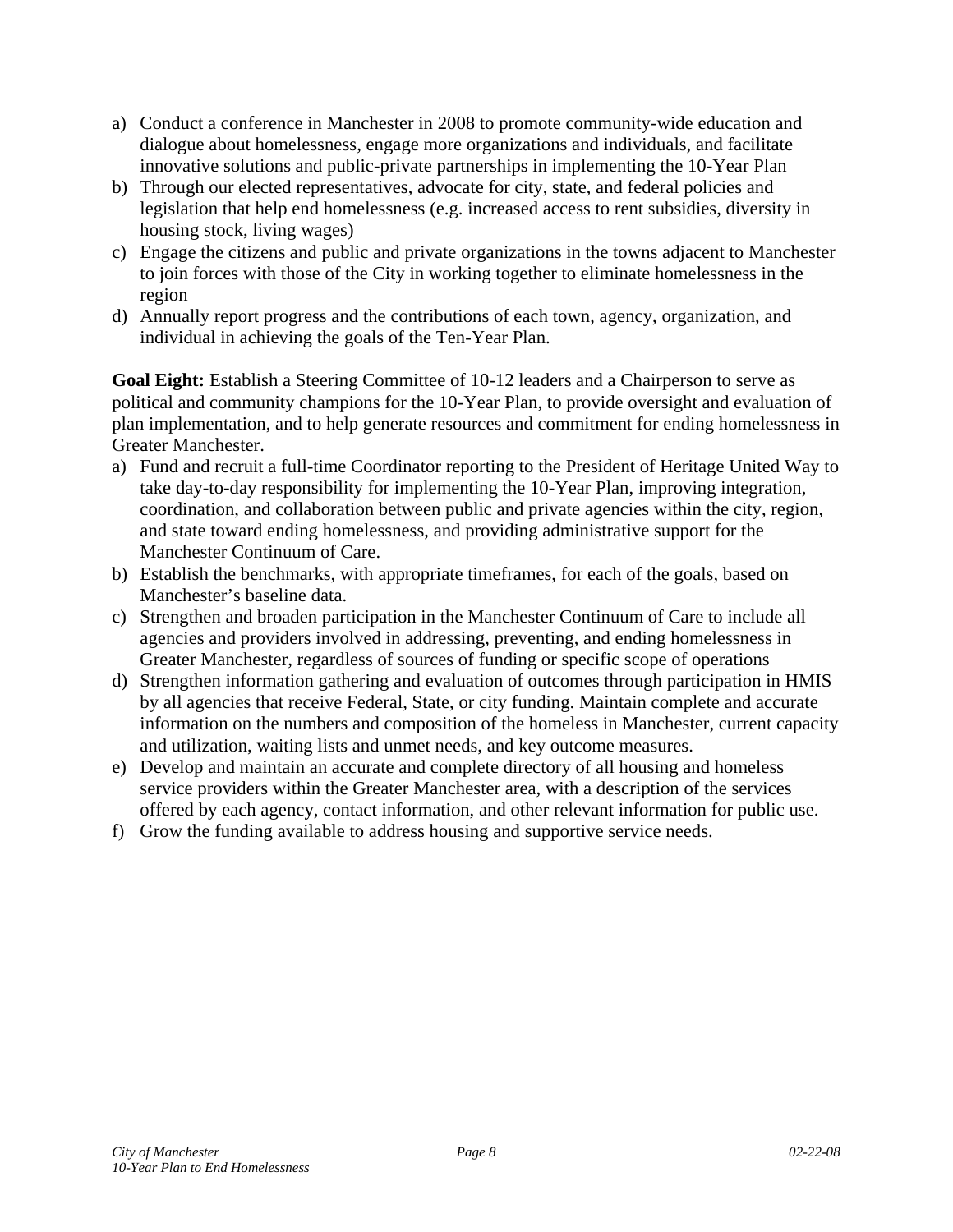# **Next Steps**

|    | <b>Next Steps</b>                               | <b>By Whom</b>       | <b>By When</b> |
|----|-------------------------------------------------|----------------------|----------------|
| 1. | Final meeting of the Task Force for             | Mayor Guinta         | Early Feb/08   |
|    | endorsement of the Plan                         | <b>Patrick Tufts</b> |                |
| 2. | Identify the members of the Steering            | Mayor Guinta         | 2/15/08        |
|    | Committee and the Chairperson                   | <b>Patrick Tufts</b> |                |
| 3. | Submission of the plan to the Board of          | Mayor Guinta         | 2/08           |
|    | Aldermen                                        |                      |                |
| 4. | Approval and announcement of the Ten-Year       | Mayor Guinta         | 2/28/08        |
|    | Plan by the Mayor and Task Force members        | <b>Patrick Tufts</b> |                |
|    | 5. Define the job description for the Plan      | <b>Patrick Tufts</b> | March 2008     |
|    | Coordinator                                     | Steering Comm. Chair |                |
| 6. | Conduct search and hire the Coordinator         | <b>Patrick Tufts</b> | 5/15/08        |
|    |                                                 | Steering Comm. Chair |                |
| 7. | Develop the operating plan for the next 12      | Coordinator          | 6/30/08        |
|    | months                                          |                      |                |
|    | 8. Plan and conduct a conference within         | Coordinator          | 9/30/08        |
|    | Manchester to promote education and             |                      |                |
|    | dialogue within the community                   |                      |                |
| 9. | At the end of the first year, evaluate, assess, | Coordinator          | 6/30/09        |
|    | and adjust the plan and structure as needed.    |                      |                |
|    | Continue with annual operating plans.           |                      |                |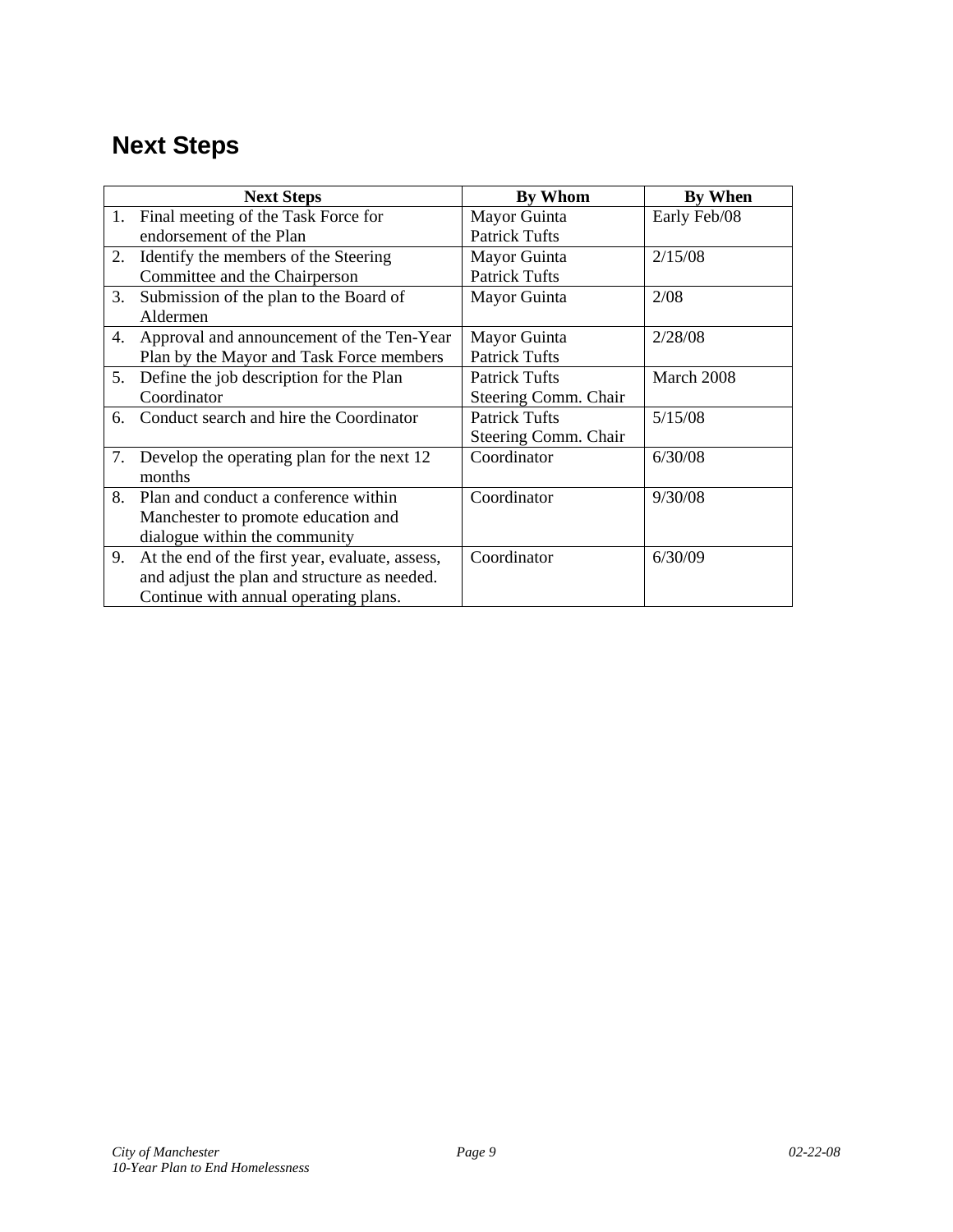### **How Many People are Homeless?**

#### **Definitions of Homelessness:**

Accurately counting the number of homeless people in the U.S., the state of NH, and the City of Manchester is a challenge. Homeless counts vary depending on the definition of homelessness, which is typically driven by funders, and the quality of the methodology used. The U.S. Department of Housing and Urban Development (HUD) defines a homeless individual as one who "lacks a fixed, regular, and adequate nighttime residence or who has a primary nighttime residence that is:

- a supervised publicly or privately operated shelter designed to provide temporary living accommodations
- an institution that provides a temporary residence for individuals intended to be institutionalized
- a public or private place not designed for, or ordinarily used as, a regular sleeping accommodation for human beings.

An operational definition of the homeless according to the U.S. Health Resources and Services Administration (HRSA) is anyone who "lives on the streets, stays in a shelter, abandoned building, vehicle or other unstable or non-permanent situation, is a resident of transitional housing, is doubled up temporarily with another family member, or has no permanent place to return to after hospitalization or incarceration."

The McKinney-Vento Homeless Assistance Act defines homeless children and youth as individuals who lack a fixed, regular, and adequate nighttime residence and includes:

- Children and youths who are sharing the housing of other persons due to loss of housing, economic hardship, or a similar reason; are living in motels, hotels, trailer parks, or camping grounds due to the lack of alternative adequate accommodations; are living in emergency or transitional shelters; are abandoned in hospitals; or are awaiting foster care placement;
- Children and youths who have a primary nighttime residence that is a public or private place not designed for or ordinarily used as a regular sleeping accommodation for human beings
- Children and youths who are living in cars, parks, public spaces, abandoned buildings, substandard housing, bus or train stations, or similar settings; and
- Migratory children (as defined in section 1309 of the Elementary and Secondary Education Act of 1965) who qualify as homeless as defined above.

The primary difference between HUD's definition of homelessness and the others is that HUD excludes those who are temporarily doubled up or "couch surfing."

#### **HUD Point-in-Time Counts:**

NH has three HUD-designated Continuums of Care: Manchester, Nashua/Hillsborough County, and the Balance of State. To gather homelessness data, HUD requires all Continuums of Care to have Homeless Management Information Systems (HMIS) and to conduct local point-in-time (one day) counts every other year in January, which are then aggregated into a national count.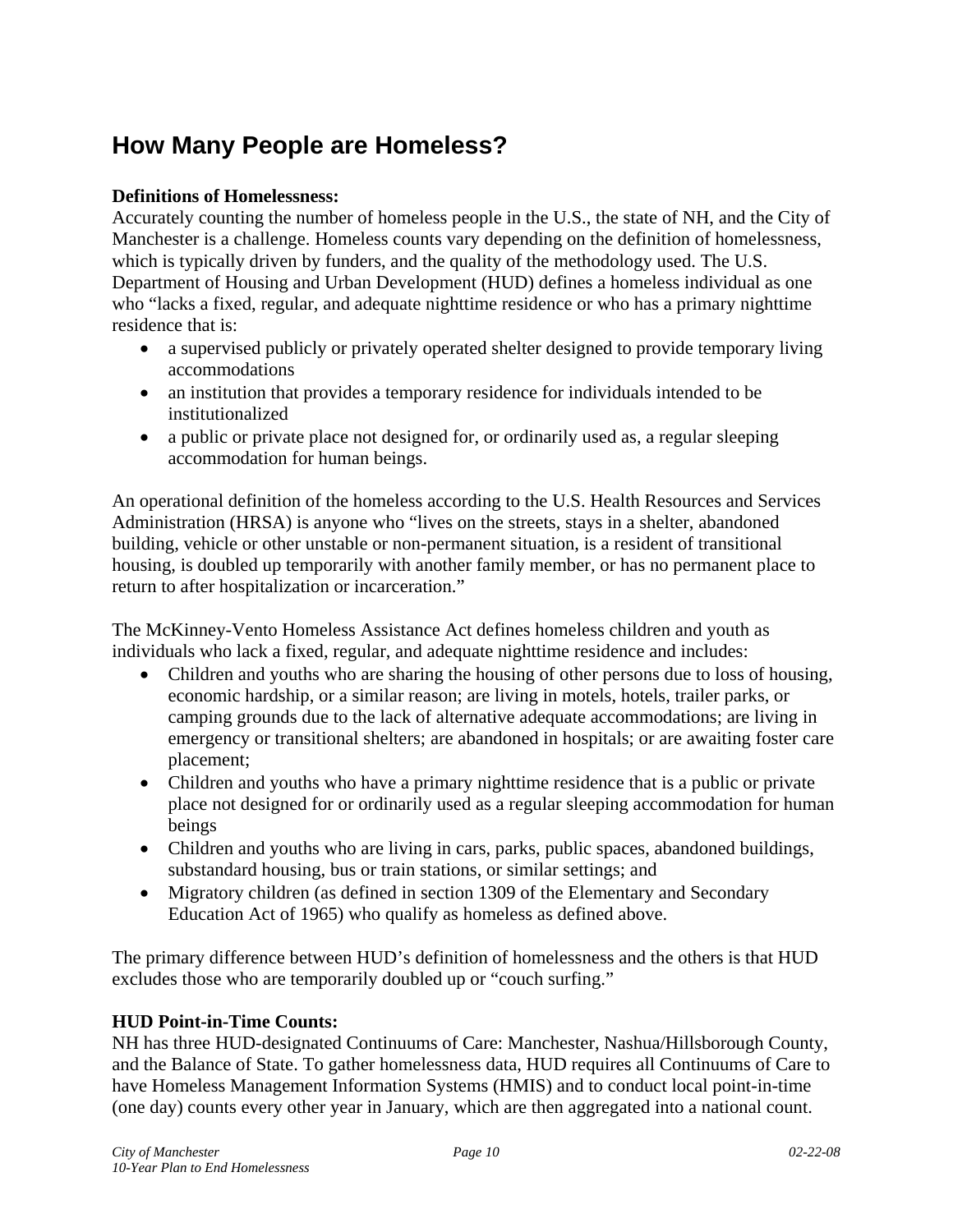Point-in-time counts avoid duplication in numbers but underestimate the total number of people experiencing homelessness because of the large percentage (75%+) of people who go in and out of homelessness within a year. Experts suggest that the point in time estimates should be multiplied by at least 4 times (Burt, 2001) to get an accurate estimate of the total number of individuals experiencing homelessness in a given year.

On January 26, 2007, in the middle of a winter blizzard, the Manchester Continuum of Care conducted the latest point-in-time survey of Manchester's homeless population, using the HUD definition of homeless. The results were as follows:

| <b>Characteristics</b>                                                 | <b>Sheltered</b> | $\frac{0}{0}$ | <b>Unsheltered</b> | $\frac{0}{0}$ | <b>Total</b>   | $\frac{0}{0}$ |
|------------------------------------------------------------------------|------------------|---------------|--------------------|---------------|----------------|---------------|
| Total # homeless                                                       | 307              | 61            | 197                | 39            | 504            | 100           |
| # of persons in families with<br>children (# of families)              | 135(47)          | 85            | 24(15)             | 15            | 159(62)        | 32            |
| # single individuals and<br>persons in households<br>without children: | 172              | 50            | 173                | 50            | 345            | 68            |
| Chronically homeless                                                   | 112              | 83            | 23                 | 17            | 135            | 27            |
| Severely mentally ill                                                  | 110              |               | 17                 |               | 127            | 25            |
| Chronic substance abuse                                                | 110              |               | 14                 |               | 124            | 25            |
| Veterans                                                               | 21               |               | 7                  |               | 28             | 6             |
| Persons with HIV/AIDS                                                  | $\overline{0}$   |               | 0                  |               |                | $\Omega$      |
| Victims of domestic violence                                           | 68               |               | 11                 |               | 79             | 16            |
| Unaccompanied youth<br>(Under $18$ )                                   | $\overline{0}$   |               | $\overline{2}$     |               | $\overline{2}$ |               |

Source: Manchester Continuum of Care, 1/26/2007

Using the rule of thumb of multiplying point-in-time counts by 4 to get an annual count of the homeless in Manchester would suggest that the numbers approximate 2000, excluding those who are doubled up.

Another count of the homeless in Manchester is available through the work of the Mobile Community Health Team (HCHT), which uses the HRSA definition of homelessness that includes the doubled up. In 2006, the MCHT saw 1,351 homeless patients in Manchester, 16% of whom met the HUD definition for chronic homelessness.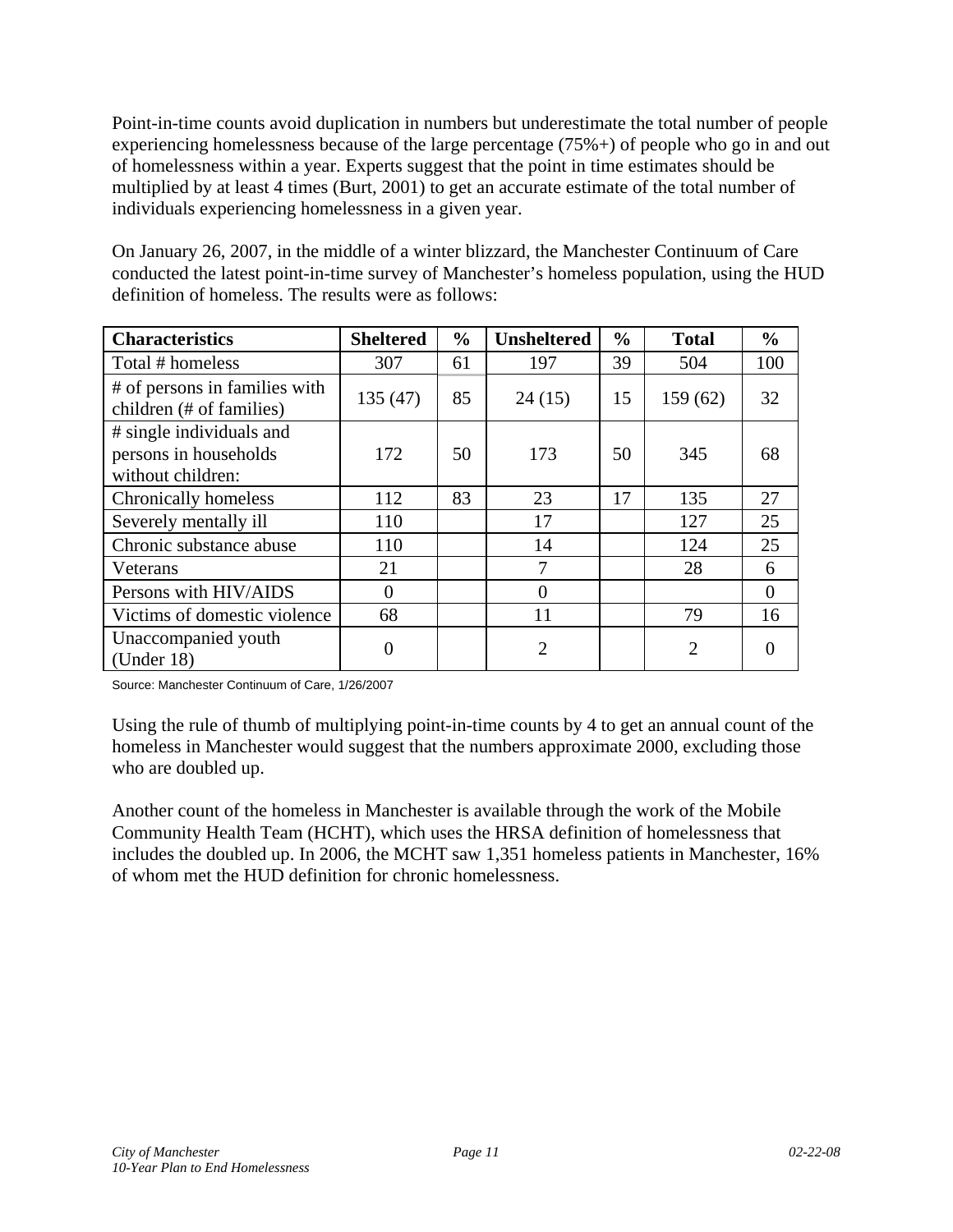The latest published point-in-time national, state, and Continuum of Care data is from January, 2005. ("Homelessness Counts," NAEH 2007). The total number of homeless nationally on that date was 744,313. In NH the total number of homeless was 3,233. In Manchester, the total was 1, 277, or 40% of the state total. Following are charts, based on that one-day count.

#### **Percentage of NH Homeless in each CoC Jan. 2005**





**Percentage of Sheltered Homeless Jan. 2005**



**Percentage of Chronic Homeless Jan. 2005**

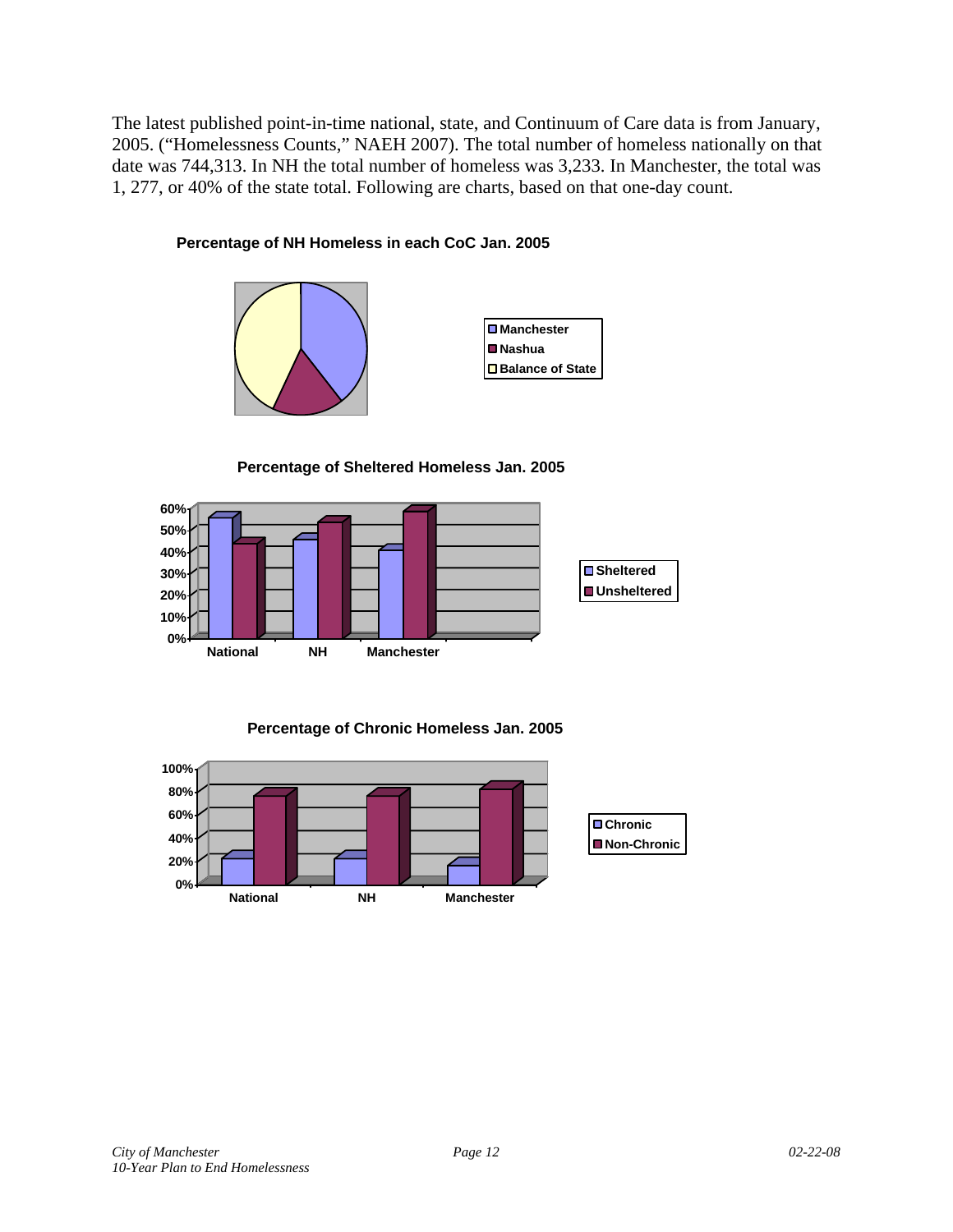**Percentage of Individuals & Families with Children**



For the past several years, the NH Department of Education has conducted a one-day count of homeless students. The following charts illustrate the numbers from that count:

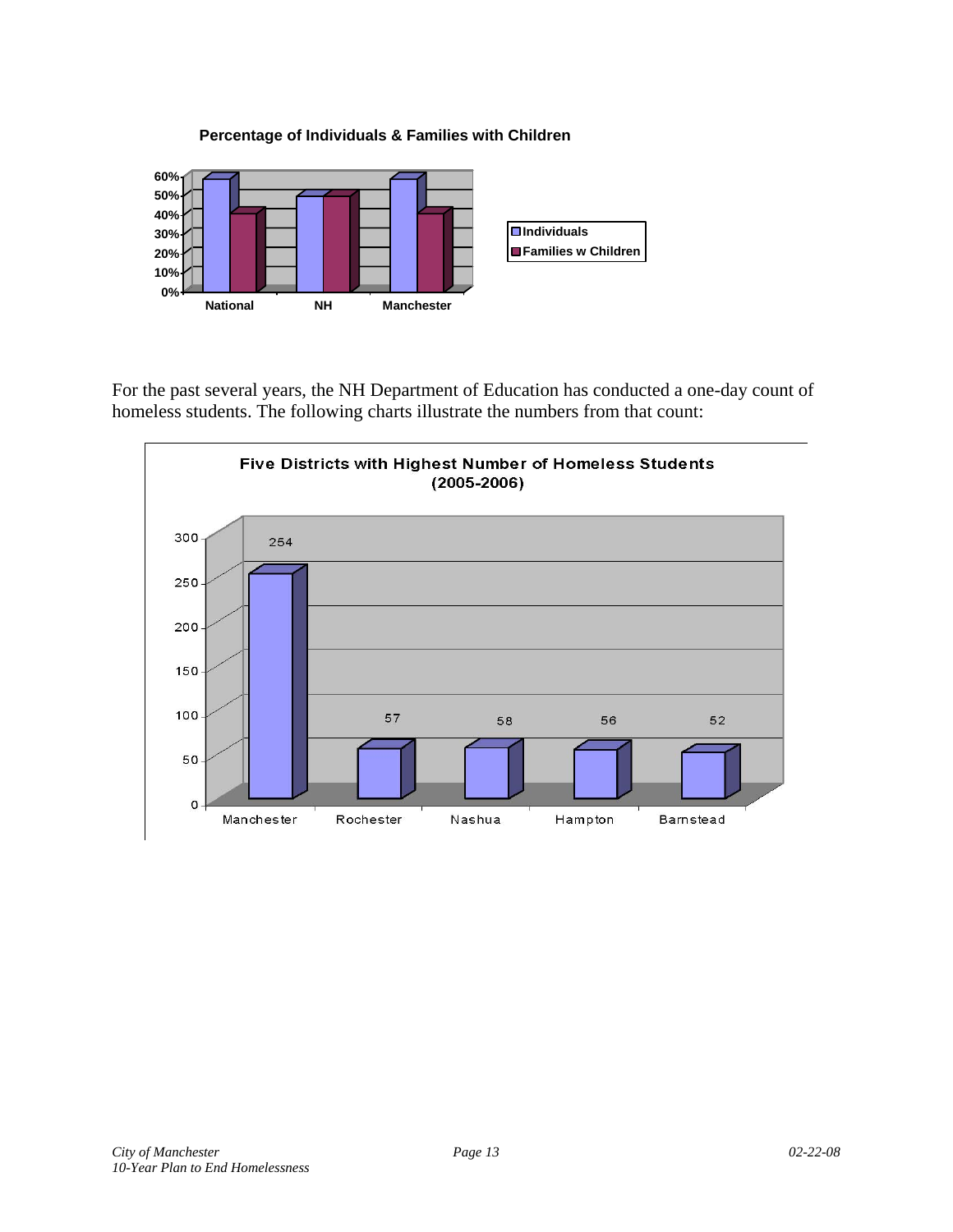

Source: NH Department of Education

It is important to realize that the charts above only reflect the number of homeless school-age children in Manchester. The most recent state statistics (collected by the NH Office of Homeless, Housing, and Transportation Services) show that in the state-funded shelters, 54% of the children were less than six years old. Based on that percentage, there are estimated to be over 2,000 homeless children in New Hampshire, 391 of which are in Manchester. Nationally, 25% of homeless people are children in homeless families, 42% of which are under the age of 6. (Burt, 2001)

### **Why Are People Homeless?**

Lack of availability of affordable rental housing is the largest factor contributing to homelessness in the U.S. (National Alliance to End Homelessness, 2004). The U.S. Department of Housing and Urban Development (HUD) defines affordability of housing as 30 percent or less of annual income. When housing-related costs exceed 30%, individuals and families have to make tradeoffs between housing and other necessities such as food, clothing, transportation, medical care, and higher education for their children.

Thirty years ago, homelessness was not the wide-spread problem in America that it is today. The primary roots of homelessness can be traced to the end of the market expansion of affordable housing in the 1970s and drastic cuts to the federal budget for affordable housing in the 1980s. Since the 1980s, homelessness has exploded as a result of converging structural, political, and social factors. The trends include: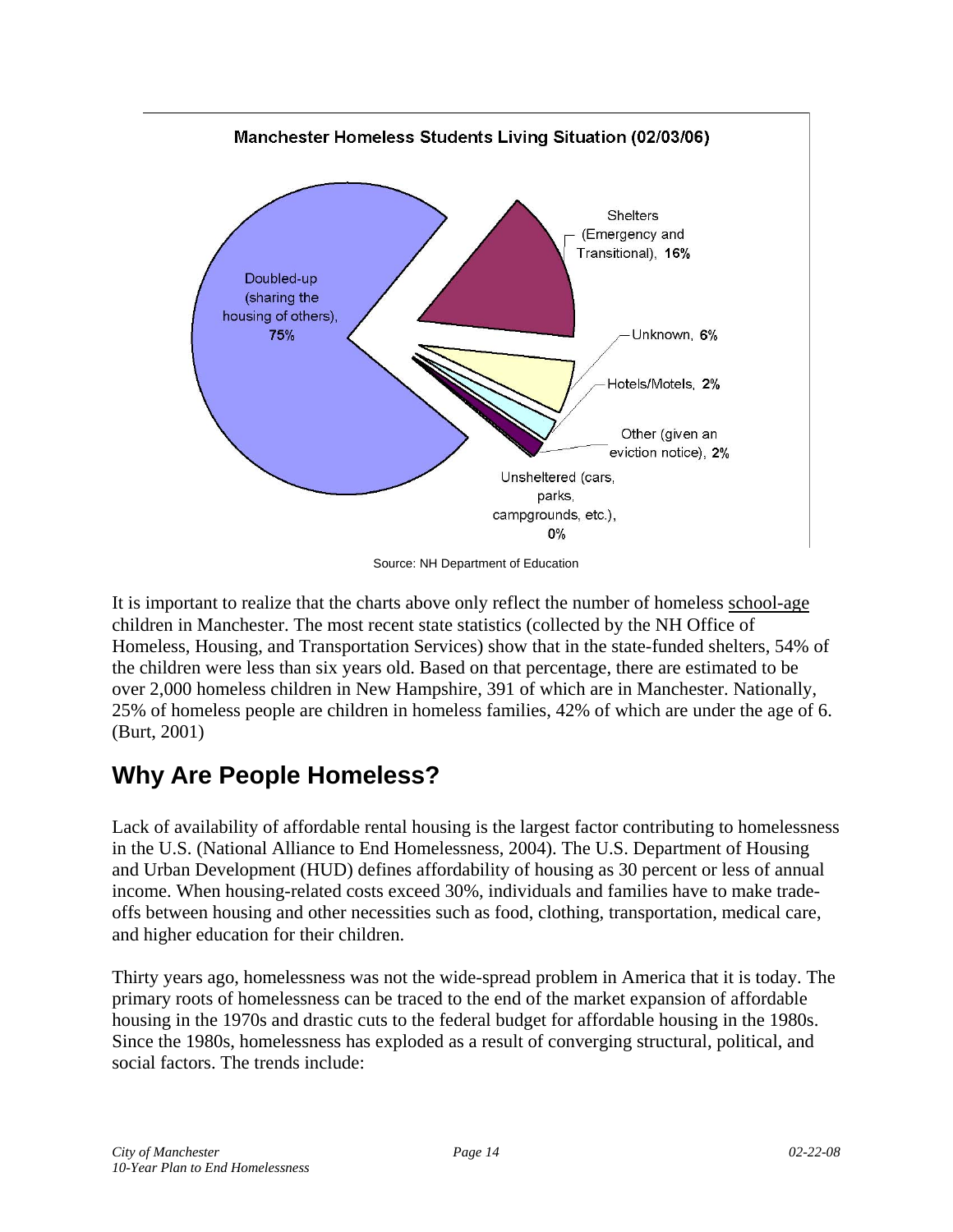- A. Housing market forces leading to the replacement of affordable housing with condominiums and high-end housing, increasing median purchase prices and rental costs
- B. Dwindling employment opportunities and incomes for people with high school educations or less
- C. Failure of Social Security disability benefits to keep pace with the costs of living, relegating the chronically ill and disabled to the most extreme levels of poverty
- D. Inadequate and unaffordable treatment and recovery services and supports for persons with severe mental illness and substance use disorders, leaving those individuals unable to sustain the basic requirements for housing
- E. Rampant illegal drug and alcohol abuse and increasing prevalence of gambling, all of which are high risk to those vulnerable to addiction
- F. Increasing single parent and teen-headed households with low earning power
- G. Weakening support networks within families and communities.

As a result, homelessness has become an increasing risk to those at the low end of the income scale and to those with chronic illnesses and disabilities. A national survey of the homeless (Burt, 2001) reveals:

- 46% report chronic physical conditions
- <sup>31</sup>% report a combination of mental health and substance use problems
- 17% report drug or alcohol use problems alone
- 15% report mental health problems alone
- 25% report no mental health or substance use problems in the past year.

Other predictors of the risk of homelessness include trauma, such as physical or sexual abuse, foster care, and (for males) incarceration.

### **How Affordable is Manchester?**

Housing costs in Manchester have increased steadily since 1998. Lack of affordable purchase prices push people into the rental market. Lack of affordable rental housing pushes people into emergency shelters and transitional housing. The evidence can be seen in the survey of Manchester's homeless population in the summer of 2007 that revealed that 19% are employed in regular, full-time jobs. (Manchester CoC)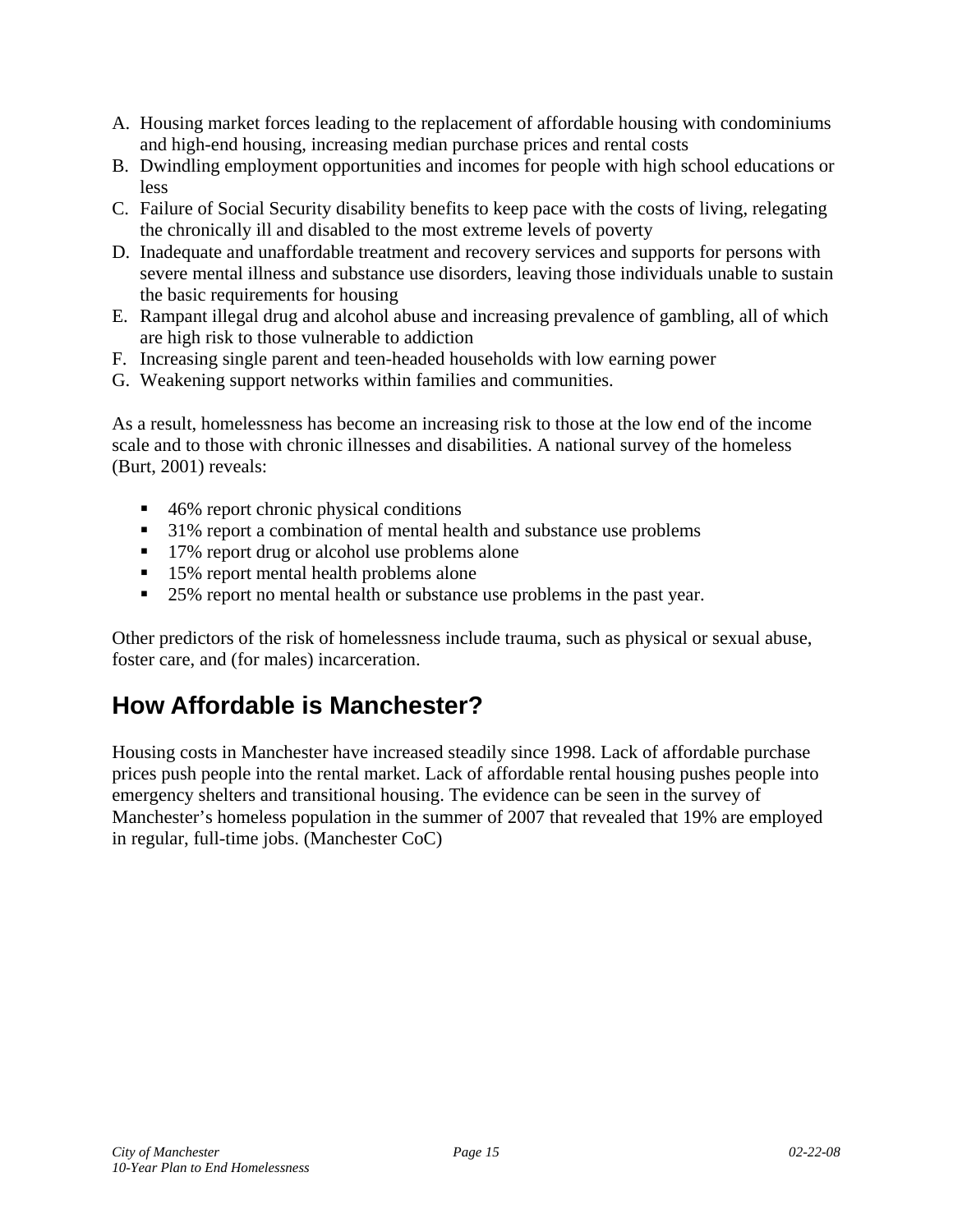

Source: New Hampshire Housing Finance Authority

The gap between housing costs and low income wages is widening. Between 2000 and 2007, fair market rents in Manchester increased 41%. The following tables illustrate the increasing difficulty in affording housing in Manchester by individuals and families at the low end of the income scale. On a national scale, New Hampshire ranks 43rd out of 52 states (D.C. and Puerto Rico included) in terms of the income required to afford a 2-bedroom apartment (1 is lowest; 52 is highest).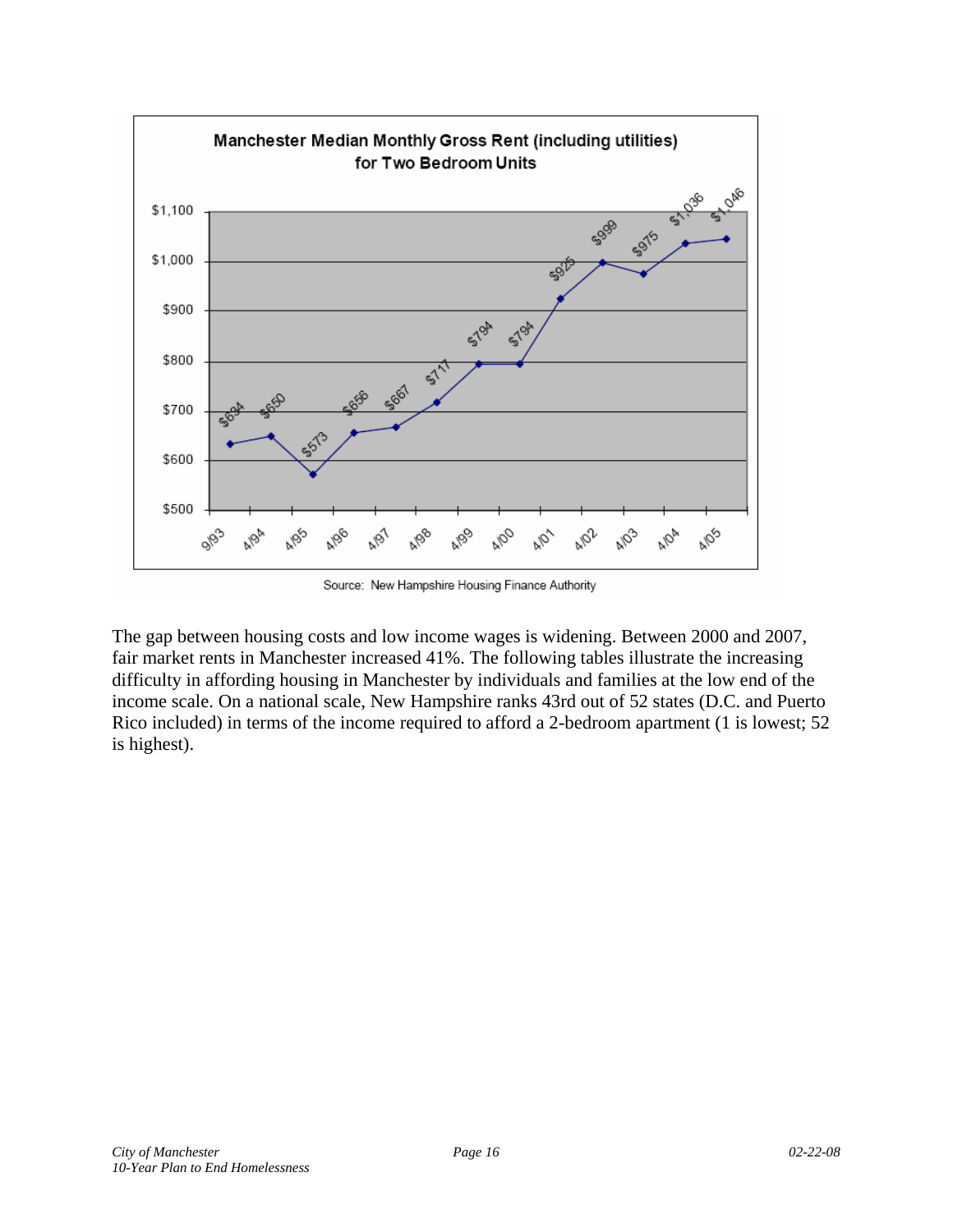#### **2000 Data on Number of Renter Households**

|                     | NH      | <b>Manchester</b> |
|---------------------|---------|-------------------|
| Total # households  | 474,606 | 58,757            |
| # Renter households | 143,823 | 26,081            |
| % Renters           | 30%     | 44%               |

#### **Income Data and Housing Affordability**

|                                                                      | <b>NH</b> | <b>Manchester</b> | <b>Max. Affordable</b><br>Housing/Month <sup>®</sup><br>(Manchester) |
|----------------------------------------------------------------------|-----------|-------------------|----------------------------------------------------------------------|
| 2006 Annual Area Median<br>Income (AMI)                              | \$72,076  | \$76,900          | \$1,923                                                              |
| Low Income: 80% AMI                                                  | \$57,660  | 61,520            | \$1,538                                                              |
| Very Low Income: 50% AMI                                             | \$36,038  | 38,450            | \$961                                                                |
| <b>Extremely Low Income</b><br>(ELI): 30% AMI                        | \$21,623  | \$23,070          | \$577                                                                |
| <b>Estimated Renter Median</b><br>Household Income                   | \$39,619  | \$39,128          | \$978                                                                |
| Minimum Wage (\$5.85/hr.)                                            | \$12,168  | \$12,168          | \$304                                                                |
| <b>Supplemental Security</b><br>Income (Disability)<br>$(\$603/mo.)$ | \$7,236   | \$7,236           | \$181                                                                |

Source: Low Income Housing Coalition

\* Calculated at the HUD affordability standard of 30% of income

#### **2007 Fair Market Rents (FMR) and Corresponding Income Requirements**

| <b>Apartment</b><br><b>Sizes</b> | <b>NH</b> | <b>Manchester</b> | <b>Manchester</b><br>Income<br><b>Needed to</b><br><b>Afford</b><br><b>FMR</b> | <b>Housing</b><br><b>Wage</b> |
|----------------------------------|-----------|-------------------|--------------------------------------------------------------------------------|-------------------------------|
| 0 Bedroom                        | \$643     | \$682             | \$27,280                                                                       | \$13.12                       |
| 1 Bedroom                        | \$758     | \$837             | \$33,480                                                                       | \$16.10                       |
| 2 Bedroom                        | \$941     | \$1,001           | \$40,040                                                                       | \$19.25                       |
| 3 Bedroom                        | \$1,205   | \$1,196           | \$47,840                                                                       | \$23.00                       |
| 4 Bedroom                        | \$1,341   | \$1,232           | \$49,280                                                                       | \$23.69                       |

Source: National Low Income Housing Coalition from HUD and Census data.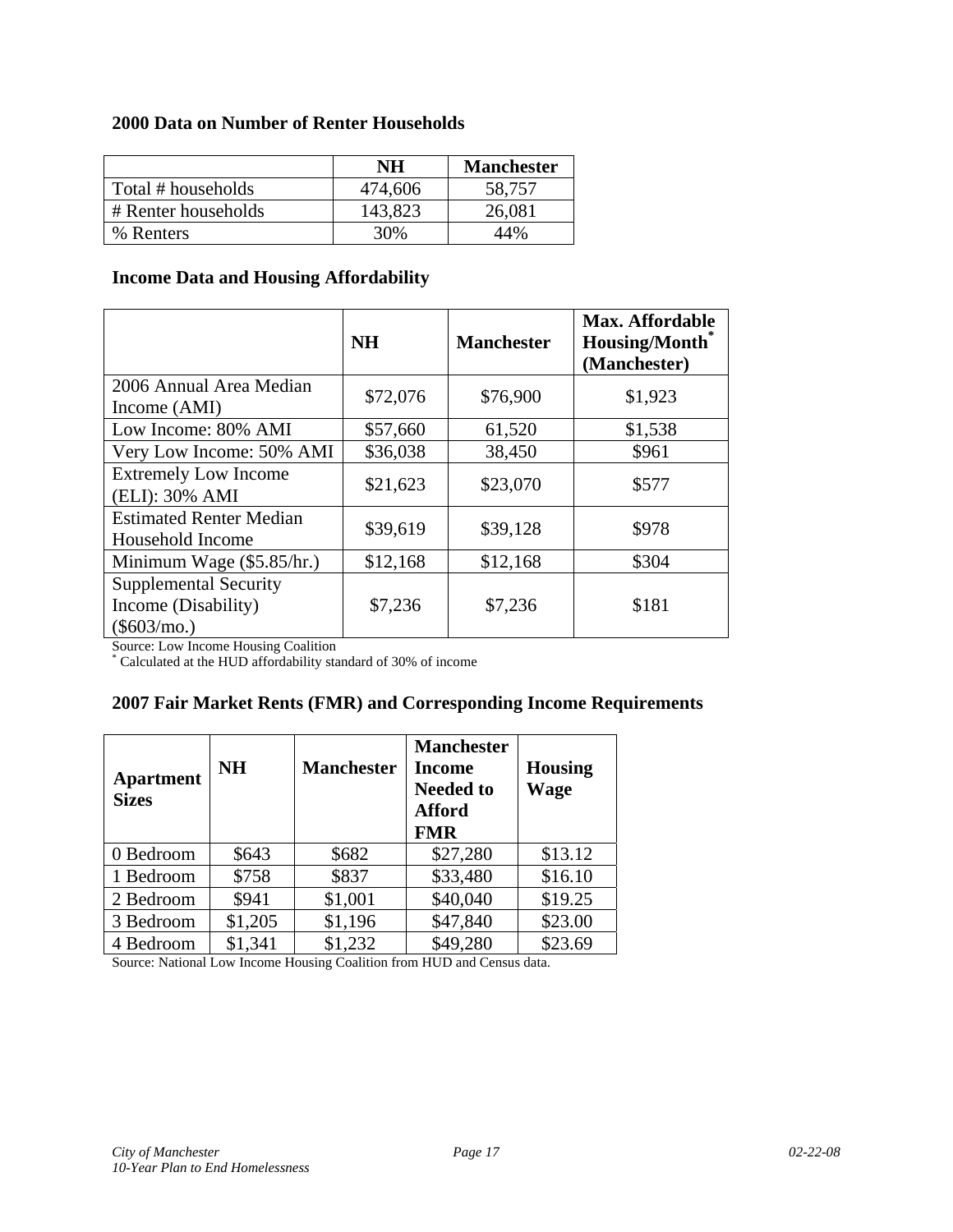| <b>Apartment</b><br><b>Sizes</b> | <b>Manchester</b> | FMR as $%$<br>Renter<br><b>Median</b><br><b>Income</b> | FMR as $%$<br><b>Extremely</b><br><b>Low Income</b><br>$(30\% \text{ AMI})$ | FMR as $%$<br>Min. Wage<br><b>Monthly</b><br><b>Income</b> | FMR as $%$<br><b>SSI</b><br><b>Monthly</b><br><b>Income</b> |
|----------------------------------|-------------------|--------------------------------------------------------|-----------------------------------------------------------------------------|------------------------------------------------------------|-------------------------------------------------------------|
| 0 Bedroom                        | \$682             | 21%                                                    | 35%                                                                         | 67%                                                        | 113%                                                        |
| 1 Bedroom                        | \$837             | 26%                                                    | 44%                                                                         | 83%                                                        | 139%                                                        |
| 2 Bedroom                        | \$1,001           | 31%                                                    | 52%                                                                         | 99%                                                        | 166%                                                        |
| 3 Bedroom                        | \$1,196           | 37%                                                    | 62%                                                                         | 118%                                                       | 198%                                                        |
| 4 Bedroom                        | \$1,232           | 38%                                                    | 64%                                                                         | 122%                                                       | 204%                                                        |

**2007 Fair Market Rents in Manchester as % of Levels of Income** 

As illustrated above, a minimum wage worker earning an hourly wage of \$5.85 and \$12,168 annually can afford housing costs of \$304 per month according to the HUD standard. In order to afford the median rent for a two-bedroom apartment, a minimum wage earner would have to work 143 hours per week, 52 weeks per year. Alternatively, a household would have to include 3.6 minimum wage earners, working 40 hours per week year-round, in order to afford the current median cost of a two bedroom apartment in Manchester.

In addition to affordability, the availability of rental units is an important determinant of the overall homeless situation. According to 2005 data provided by the New Hampshire Housing Finance Authority, the overall vacancy rate of rental housing units in Manchester was 4.2%. A vacancy rate below 5% is considered low by HUD standards and tends to create upward pricing pressure. The vacancy rates on low income housing through providers such as Manchester Neighborhood Housing Services and the Manchester Housing and Redevelopment Authority are even lower at 1% or below, resulting in waiting lists of 6 months to 3 years. The waiting list for Section 8 subsidies through the Manchester Housing and Redevelopment Authority, which are essential to housing for disabled individuals on SSI, is 4 years.

### **What Are the Costs of Homelessness?**

Studies show that homelessness destroys the hope and health of human lives and saps the economic, social, and moral vitality of communities. Extended periods of time in homelessness leads to institutionalization to the streets, increased incidence of trauma, poor health outcomes, and a mortality rate that is 4 times that of the housed population.

Studies of medical problems and patterns of disease among homeless persons reveal a population suffering disproportionately from common primary problems such as hypertension, diabetes, peripheral vascular disease, respiratory problems, chronic liver and renal disease, and skin diseases. Tuberculosis and HIV/AIDS are also endemic in this population. One study that analyzed 1,260 homeless adults in New York City found that physical health problems resulted in far more use of hospital emergency rooms than mental illness and substance abuse issues, pointing out that significant health care cost savings can be achieved by housing homeless individuals and families and providing supportive services that include primary health care (O'Connell, 1999).

Major health concerns for homeless children and youth include nutritional deficiencies, sleep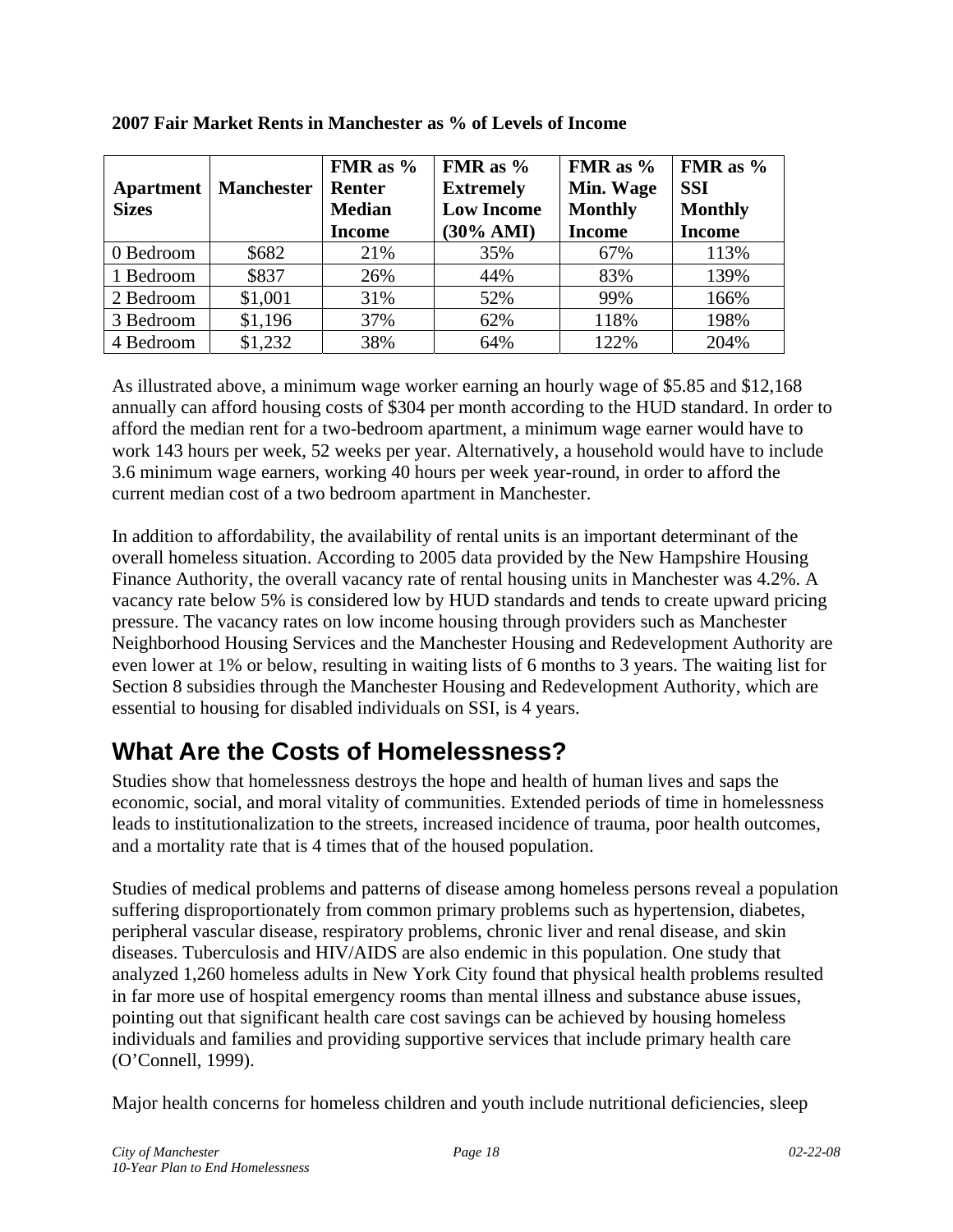deprivation, trauma and emotional and developmental difficulties. Homeless children have a rate of chronic disease twice as high as their peers and higher rates of upper respiratory infections, skin disorders, chronic problems with eyes, ears, and teeth, malnutrition, gastrointestinal disorders, genitourinary difficulties and sexually transmitted diseases (National Policy and Advocacy Council on Homelessness, 2005). Homeless children are much more likely than housed children to experience physical, cognitive, emotional, and mental health problems, translating into a greater risk of homeless in adulthood. (Burt, 2001)

Since the late 1990s, 3 major areas of groundbreaking research have challenged traditional assumptions and practices:

- 1. Studies of the characteristics of homeless people and the systems with which they interact reveal that
	- A. The majority (75% or more) of the homeless are homeless for temporary periods of time and, with the proper services and supports, can get back into sustainable housing
	- B. A small percentage (10-20%) of the homeless have chronic disabilities and are "chronically homeless," either continuously for more than a year or 4 or more times within 3 years.
- 2. Pioneering interventions in permanent supportive housing using the "Housing First" model (see Appendices E and F) have demonstrated success in achieving stable housing for 70% or more of their chronically homeless participants. In addition to housing stability, the outcomes for improved health and recovery measures are proving to be better than traditional efforts to treat chronically ill individuals while homeless.
- 3. Cost/benefit studies reveal that chronic homelessness is extremely costly to communities. The small percentage of "chronically homeless"  $(10\%) +$  use the largest percentage (50%+) of emergency assistance resources. When including the costs of repeated emergency room visits and hospitalizations, police interventions, jails, and repeated mental health and substance use treatment, chronically homeless persons have been shown to cost cities \$40,000 to \$800,000 per person per year. Permanent supportive housing, even with the required intensive supports, has been found to cost significantly less than chronic homelessness.

Comprehensive studies of the financial costs of homelessness have been conducted by Dr. Dennis Culhane of the University of Pennsylvania and associates. His groundbreaking study of 4,679 homeless people in New York City over an 8-year period revealed:

- $\triangleright$  The chronically homeless, found to comprise 10% of the homeless at a given point in time, use 50% or more of the shelters and other homeless assistance resources designed primarily for emergency and temporary use.
- $\triangleright$  Upon analyzing the full costs of emergency room use, hospitalizations, police, jails, treatment program admissions, etc., the chronically homeless use \$40,451 (1999 dollars) per person per year in services (Culhane, 2002)

Other studies conducted around the country on the costs of homelessness incurred by communities include: (US Interagency Council on Homelessness e-newsletter, 1/6/06)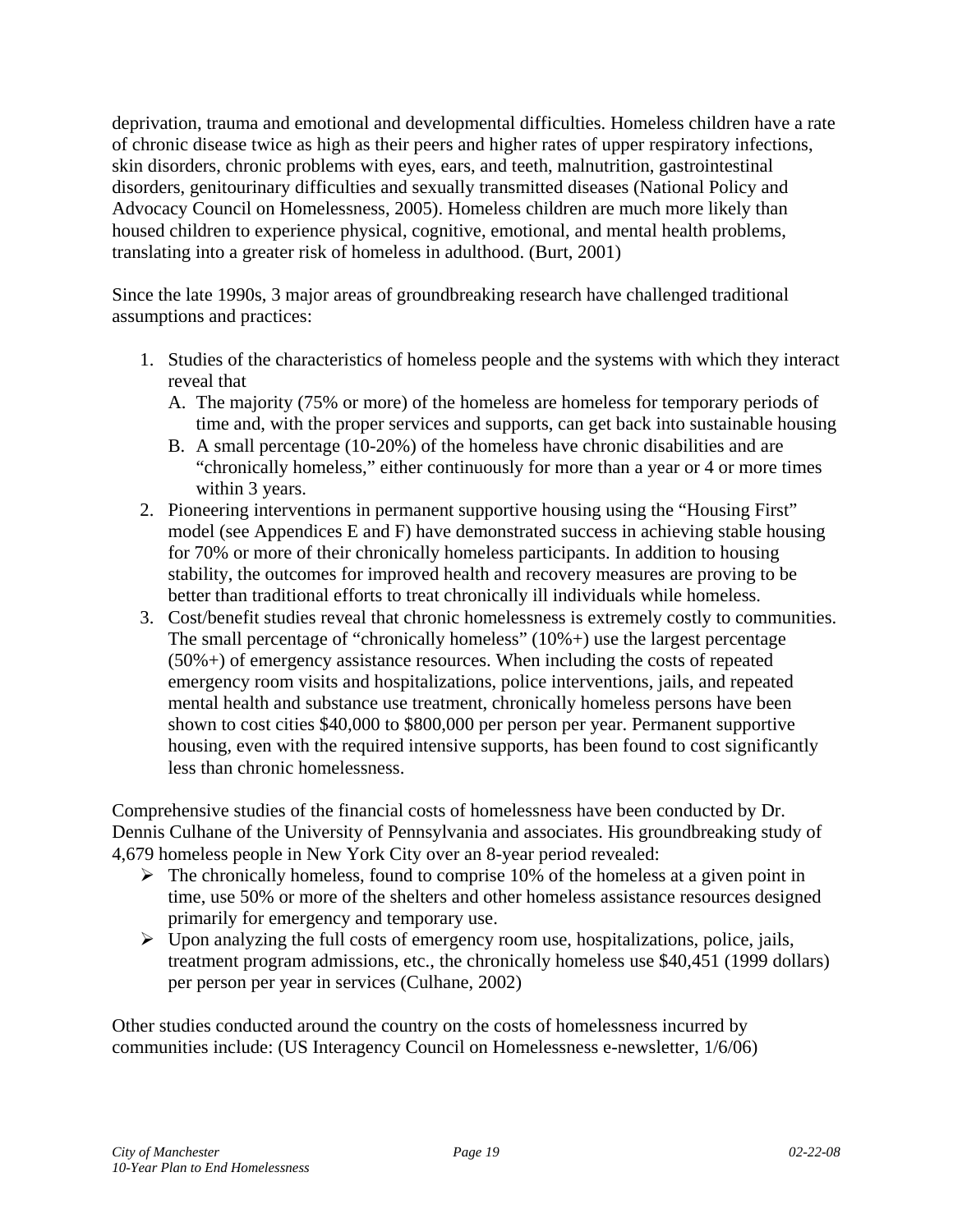- Boston Health Care for the Homeless reviewed records for 119 chronically homeless individuals and found that they accumulated 18,000 emergency room visits in five years at an average cost of \$1,000 per visit.
- 10-Year planners in Asheville, North Carolina analyzed the service use of 37 homeless men and women over a three-year period. Including emergency services, hospitalizations and arrests, the city and county spent over \$800,000 per person per year.
- In 2000, 20 persons studied by King County (Washington) Mental Health, Chemical Abuse and Dependency Division totaled close to \$1.1 million in jail days, emergency room visits, hospital inpatient stays, detox and substance abuse treatment. 24 persons tracked in 2003 totaled close to \$1.2 million. The highest utilizers in the group cost \$100,000 per person per year in emergency room and hospital services alone.
- In San Diego, California, a study by the University of San Diego revealed that costs incurred by 15 homeless people on the street totaled \$3 million over an 18 month period for emergency services, primary and behavioral health care, law enforcement and the justice system.
- Two Reno, Nevada police officers, on their own initiative, collected costs associated with two homeless, mentally ill individuals they repeatedly encountered on the streets. When they added up health care and law enforcement costs, each person cost over \$100,000 per year.

### **What Works?**

The best way to end homelessness is to address the systemic issues that create homelessness, provide emergency assistance, and prevent homelessness whenever possible. (Burt, 2001) Policies and practices that expand the availability of affordable housing to people with low incomes is one way to prevent homelessness. The results of over a decade and a half of research are fairly conclusive about the most effective approaches. Programs throughout the country that have been effective in preventing homelessness include efforts to:

- Build more affordable housing and subsidize costs to make it affordable to more people with low incomes
- Help people increase their incomes through education, training, and employment at housing-wage jobs
- **Provide permanent housing and intensive case management and supportive services for** those with severe mental health and substance use disorders to stabilize them in housing first and then make recovery treatment services available.

Permanent, supportive housing utilizing the "Housing First" concept along with case management and other service supports is considered by national experts to be the most successful and cost-effective solution to chronic homelessness. The success of permanent supportive housing is well-documented. Studies consistently find high rates of housing retention, typically in the range of 70% after 1 year or more. (Culhane, 2002) Examples of the research documenting improved outcomes and cost savings include:

 $\triangleright$  Dr. Dennis Culhane's study of 4,679 homeless people with severe mental illness in New York City between 1989 and 1997. He found that persons placed in permanent supportive housing experienced marked reductions in shelter use, hospitalizations, length of stay per hospitalization, and time incarcerated compared to control groups. Before placement in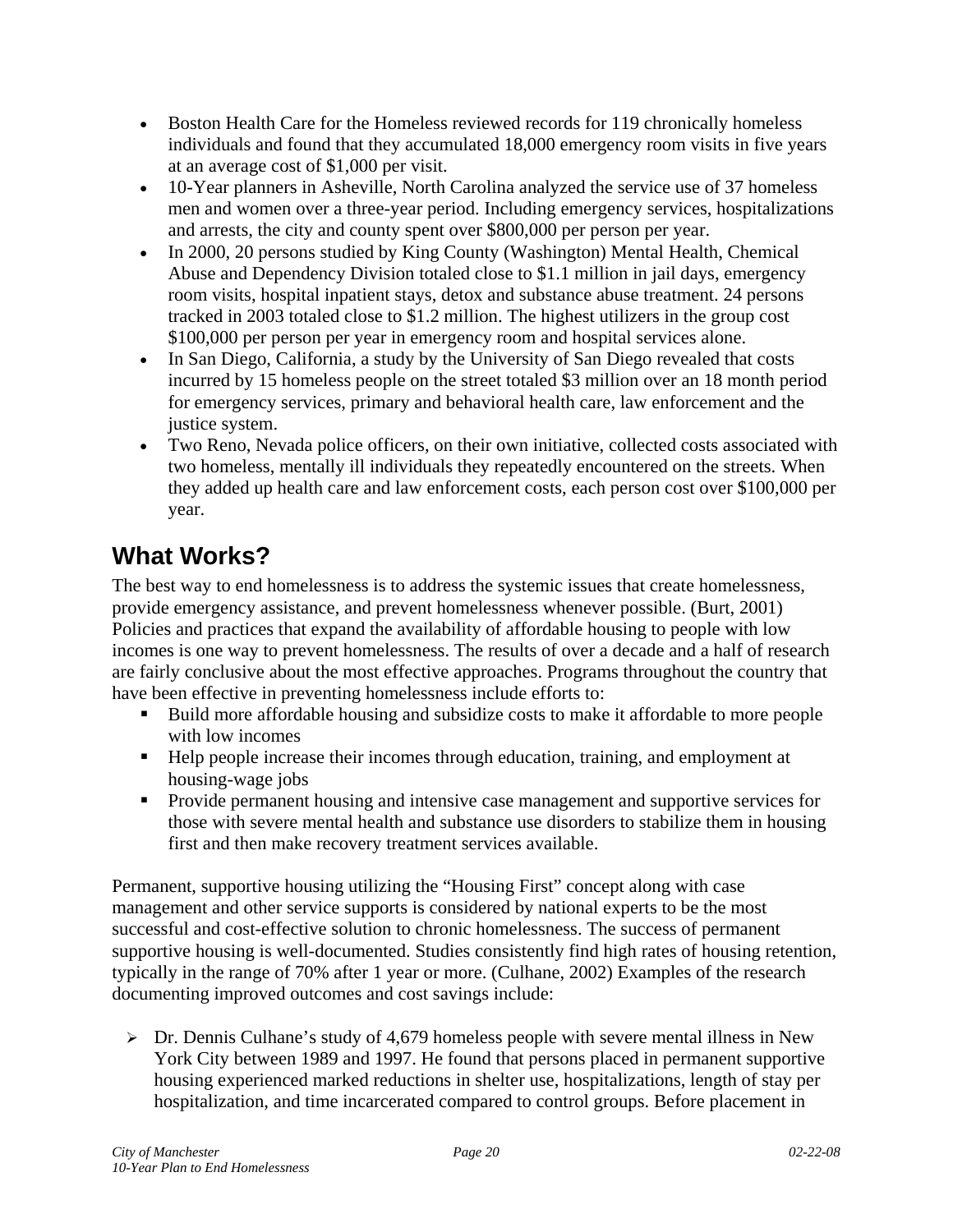supportive housing, individuals used about \$40,451 per person per year in services (1999 dollars). The cost of supportive housing was estimated to be \$17,277 per person. The reduction in community service use was \$16,281, resulting in a net cost of the supportive housing of \$995 per unit per year over the first 2 years.

- $\triangleright$  The California Department of Mental Health conducted a state-wide study of 4,881 individuals to determine the impact of a supportive housing initiative implemented in 1999 to address the needs of homeless adults with serious mental illness. Pre- and postplacement results found a 55.8% reduction in hospital inpatient days, a 72.1% reduction in days incarcerated, and a 65% increase in days of full-time employment. The study also documented \$27 million in annual savings in hospitalizations, incarcerations, and emergency room visits.
- $\triangleright$  The City of Denver estimated that the monthly average cost to shelter an adult was 153% the monthly cost of an efficiency apartment. They concluded that Denver could save between \$3,200 and \$12,500 per homeless individual by placing people in housing units instead of shelter beds (The Denver Commission to End Homelessness, 2005).
- $\triangleright$  A San Francisco study, examining 253 homeless persons, compared the first two years of people living in permanent supportive housing to the prior two years. The study found that yearly emergency room visits dropped from approximately two per person to less than one per person, and that inpatient days fell 63% during the first year and an additional 15% during the second year of housing. (Friedman, 2005).
- $\triangleright$  A cost analysis in Greater Portland, ME published in Sept., 2007, concluded that permanent supportive housing for 99 homeless persons cut emergency room costs by 62%, health care costs by 59%, ambulance costs by 66%, police costs by 66%, incarceration by 62% and shelter visits by 98% in the first year.
- $\triangleright$  A cost analysis of the results of a housing first model in Boston, MA published in June, 2007 showed an 86% residential stability after a year and a 35% decrease in the need for medical and mental health services and a 38% reduction in costly jail use. The costs saving in medical and jail services offset the cost of housing and intensive case management and yielded a net savings of \$918/person per month.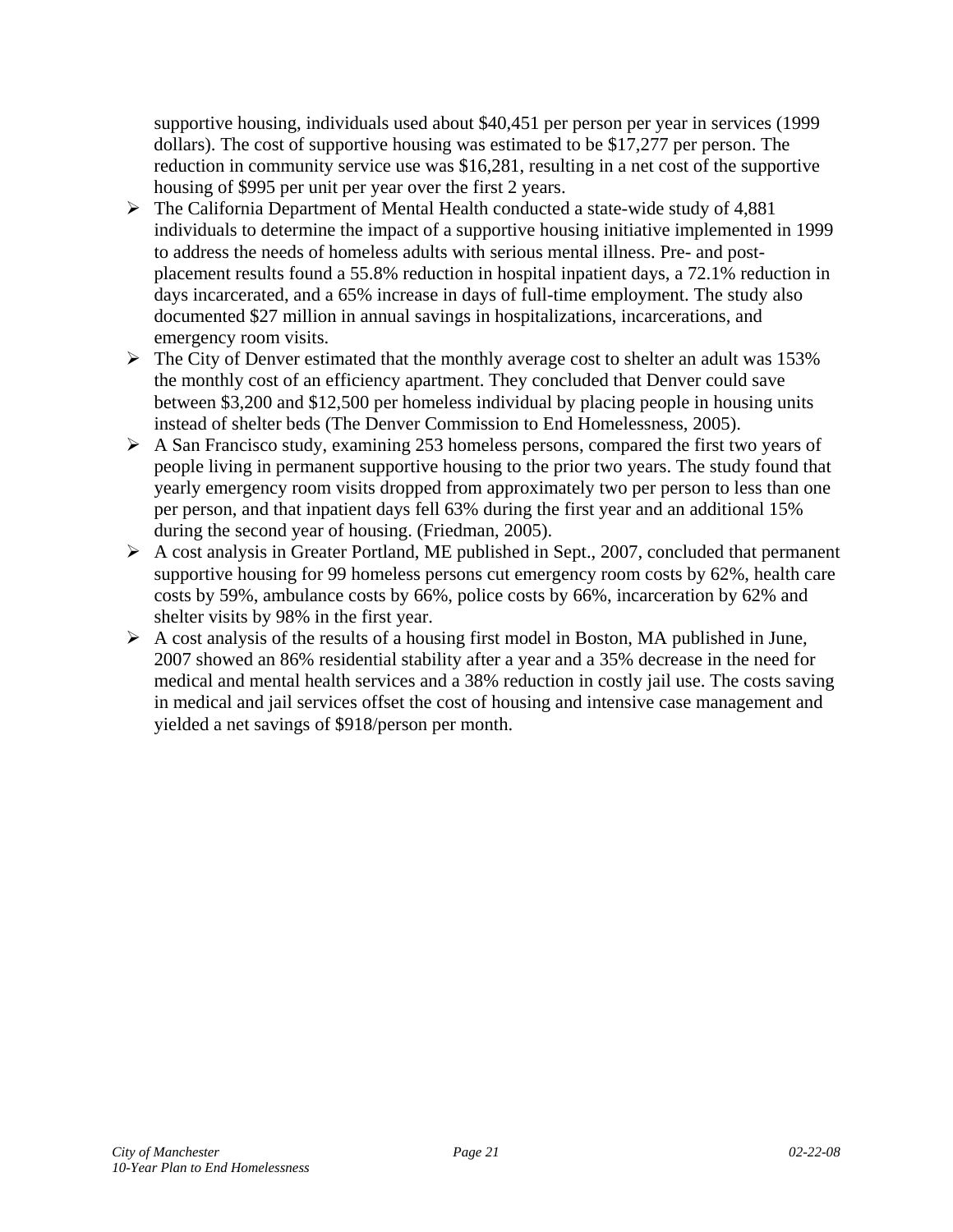### *Appendix A: Task Force Members*

- Mayor Frank Guinta, City of Manchester Co-Chair
- Patrick Tufts, President, Heritage United Way Co-Chair
- Maureen Beauregard, President, Families in Transition and Chairperson of the Manchester Continuum of Care
- Bruce Bissett, Homeless Program Specialist, VA Medical Center, Manchester
- Thomas E. Blonski, President and CEO, NH Catholic Charities
- Robin Comstock, President and CEO, Greater Manchester Chamber of Commerce
- Craig Everett, Executive Director, Helping Hands Outreach
- Ed George, President and CEO, Manchester Community Health Center
- Glenn Leidemer, Deputy Chief of Police
- Andy Leach, Senator Sununu's Office
- Alderman Mike Lopez
- Robert MacKenzie, Director Planning and Community Development
- Steven Paris, M.D., Dartmouth-Hitchcock Manchester
- Cathleen Schmidt, President, Citizens Bank
- Mary Sliney, President, The Way Home
- Kendall Snow, Vice President of Community Relations, Mental Health Center of Greater Manchester
- Sean W. Thomas, Senior Policy Advisor to the Mayor, City of Manchester
- Robert Tourigny, Executive Director, NeighborWorks Greater Manchester
- Richard L. Webster, Housing Development Manager, Manchester Housing and Redevelopment Authority

#### Facilitator and Plan Editor:

Pamela Brown, President, Brown Performance Group

Additional Stakeholders Interviewed/Consulted by Pamela Brown:

- Manchester Continuum of Care Strategic Planning Meeting
- Meena Gywali and Samuel Maranto, Community Development, Planning and Community Development Dept.
- Peter Kelleher, Executive Director, Harbor Homes, Inc., Nashua, NH
- Sarah Jane Knoy, Lead Organizer, Granite State Organizing
- Keith Kuenning, Executive Director, NH Coalition to End Homelessness
- Paul Martineau, Welfare Commissioner
- John O'Brien, Region 1 Coordinator, U.S. Interagency Council on Homelessness
- Chris S. Pitcher, HMIS Program Manager, Community Services Council
- Fred Robinson, Executive Director, New Horizons for NH, Inc.
- Marianne Savarese, Project Coordinator, Health Care for the Homeless Program (HCH)/ Mobile Community Health Team Project (MCHTP)
- Anna Thomas, Deputy Public Health Director, City of Manchester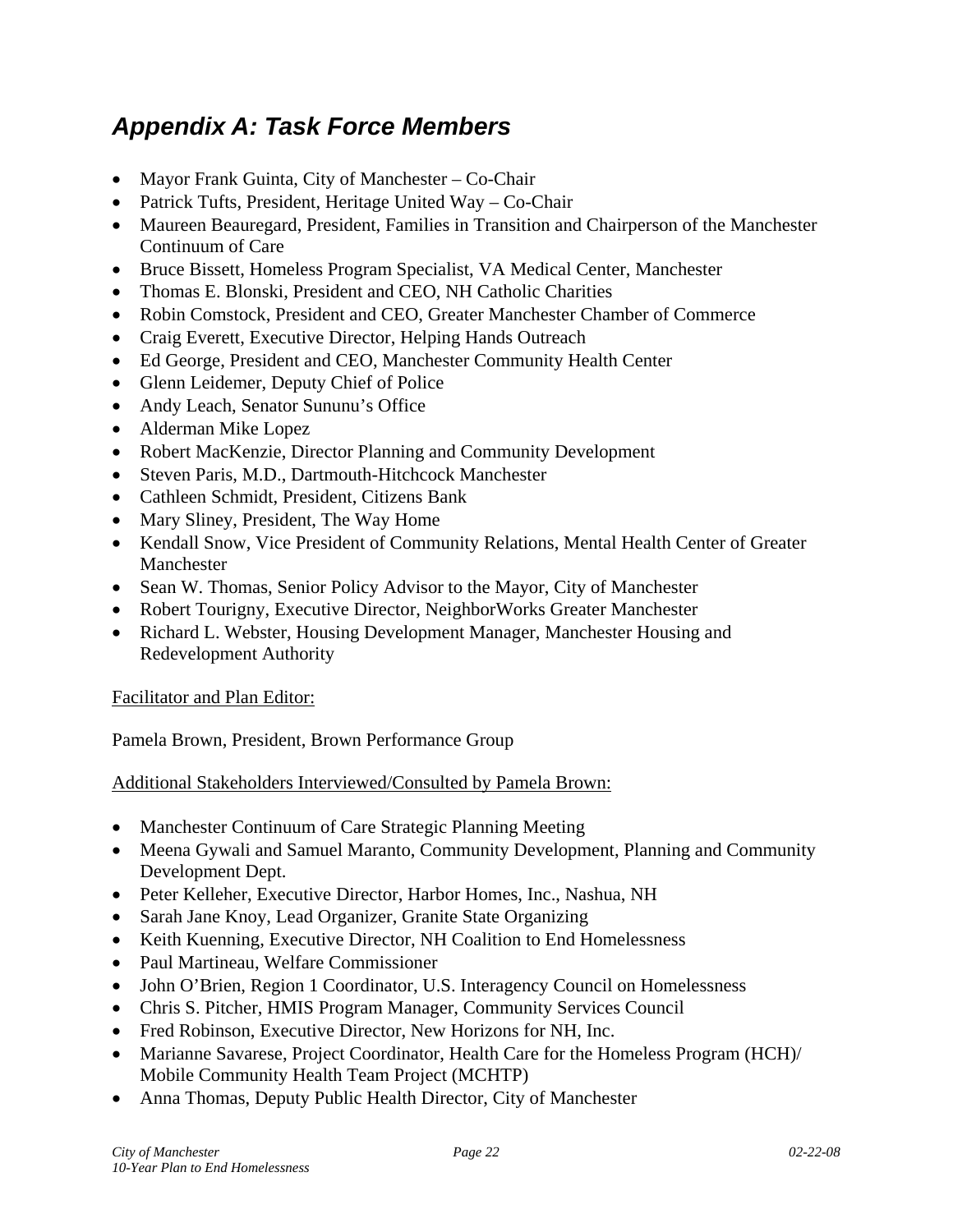### *Appendix B: Stakeholders in the 10-Year Plan to End Homelessness*

- City of Manchester: Mayor, Board of Aldermen, City Departments: Welfare, Planning, Public Health, Corrections, Courts, Building, Education
- Hillsborough County Departments: Corrections, Courts
- Surrounding cities and towns
- State of New Hampshire: Governor, U.S. and State senators and representatives, Executive Council, Court System, State Departments: HHS
- U.S. government: Courts, HUD, HHS, HRSA, VA, Education, Interagency Council on Homelessness
- Citizens -- all
- Civic agencies and organizations: Chamber of Commerce, Rotary
- Colleges and universities
- Employers
- Faith community
- Financial institutions
- Foundations and philanthropic organizations: United Way
- Homeless assistance providers: emergency housing, transitional housing, permanent supportive housing
- Housing authorities and agencies
- Housing developers: non-profit, for-profit
- Landlords
- Mental health care providers, NH Hospital
- Primary health care providers, hospitals, dental care providers, eye care providers
- Schools: private, public
- Substance abuse counselors and treatment providers
- Social service agencies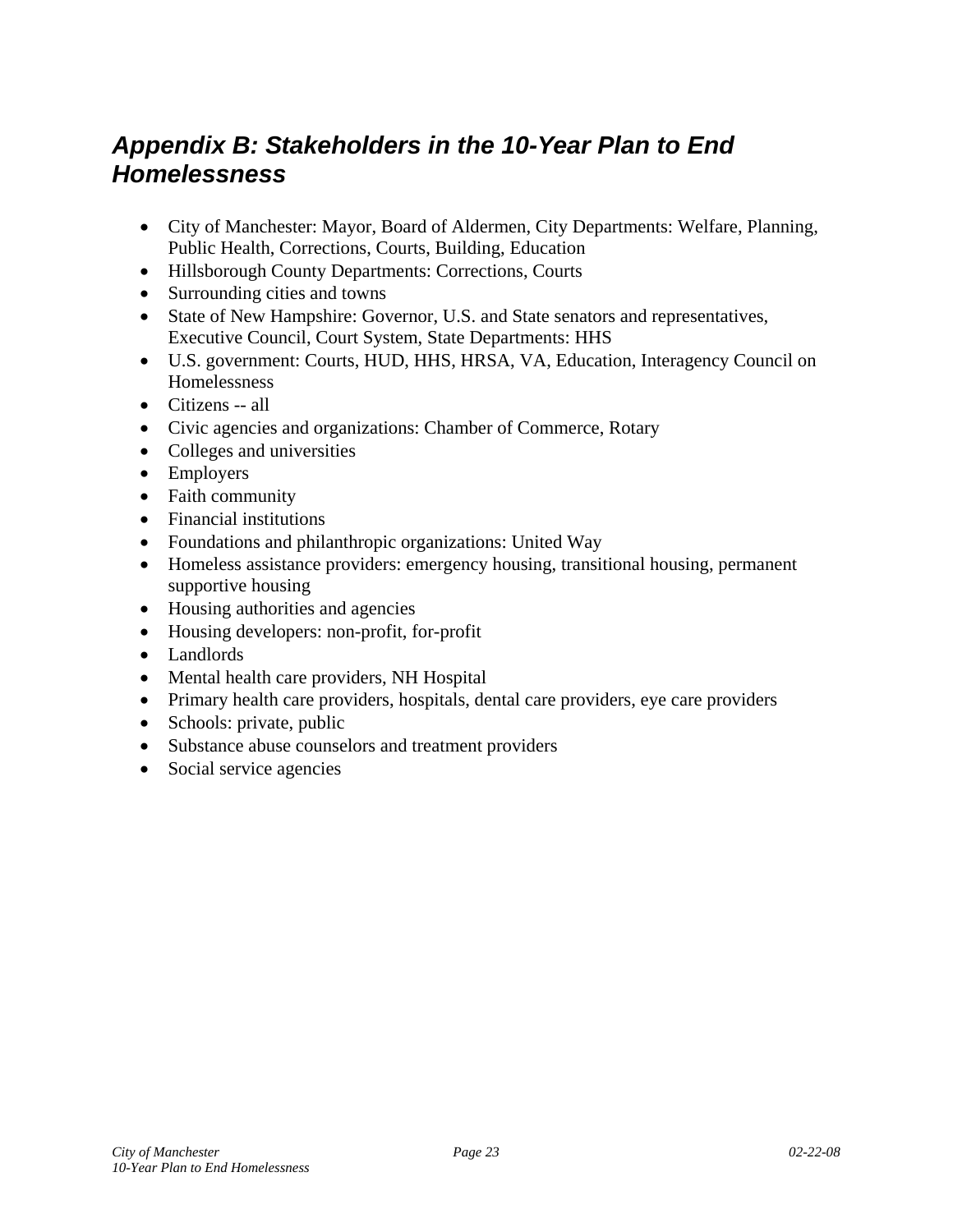### *Appendix C: Most Important Things This Plan Must Do*

(as compiled from "top 3" for each task force member)

#### Collaboration

- Improve housing and service partnerships
- Establish a model of collaborative partnerships with nonprofits to share best practices
- Community-wide buy-in and support: all city departments engaged, business, education, city must lead
- Must have broad public support: business, elected officials
- Coordinated effort: United Way, city, providers all moving in one direction
- Develop innovation by "thinking out of the box"
- Create unique medical delivery model
- Must be fair
- Must tap into successful organizations

#### Funding

- Obtain more existing resources (fed. housing assistance, etc.)
- Improve education of existing resources
- Funding: federal, state, donors, program directors, civic organizations
- Fund existing and new housing projects
- Strategy for funding for housing subsidy
- Strategy for funding for services
- Maximize federal and funders dollars

#### Housing

- Provide permanent affordable housing
- Create housing alternatives, e.g. use barracks
- Increase low cost housing stock
- Establish a city-wide housing plan to target resources
- Housing First
- Address the most chronic first get off the street

#### Services

- Successful model
- Commit social service "tree"
- Find the ability to provide dedicated case management
- Include substance abuse treatment in all housing plans
- Provide wrap-around services that provide access to: mental health care, poly-substance abuse care, day care, transportation, and career training
- "Intense Family Outreach" program: parents, siblings, cousins, not just financial but supportive
- A place to take people when they are in the streets on parks and have nowhere to go

#### Public Education

- Awareness/PR campaign: what can you do as president, neighboring town, state, church, citizen
- Get the issue public: PSAs, news coverage, keep Mayor and Board of Aldermen publicly committed, don't take eye off the ball
- Create community awareness, acceptance.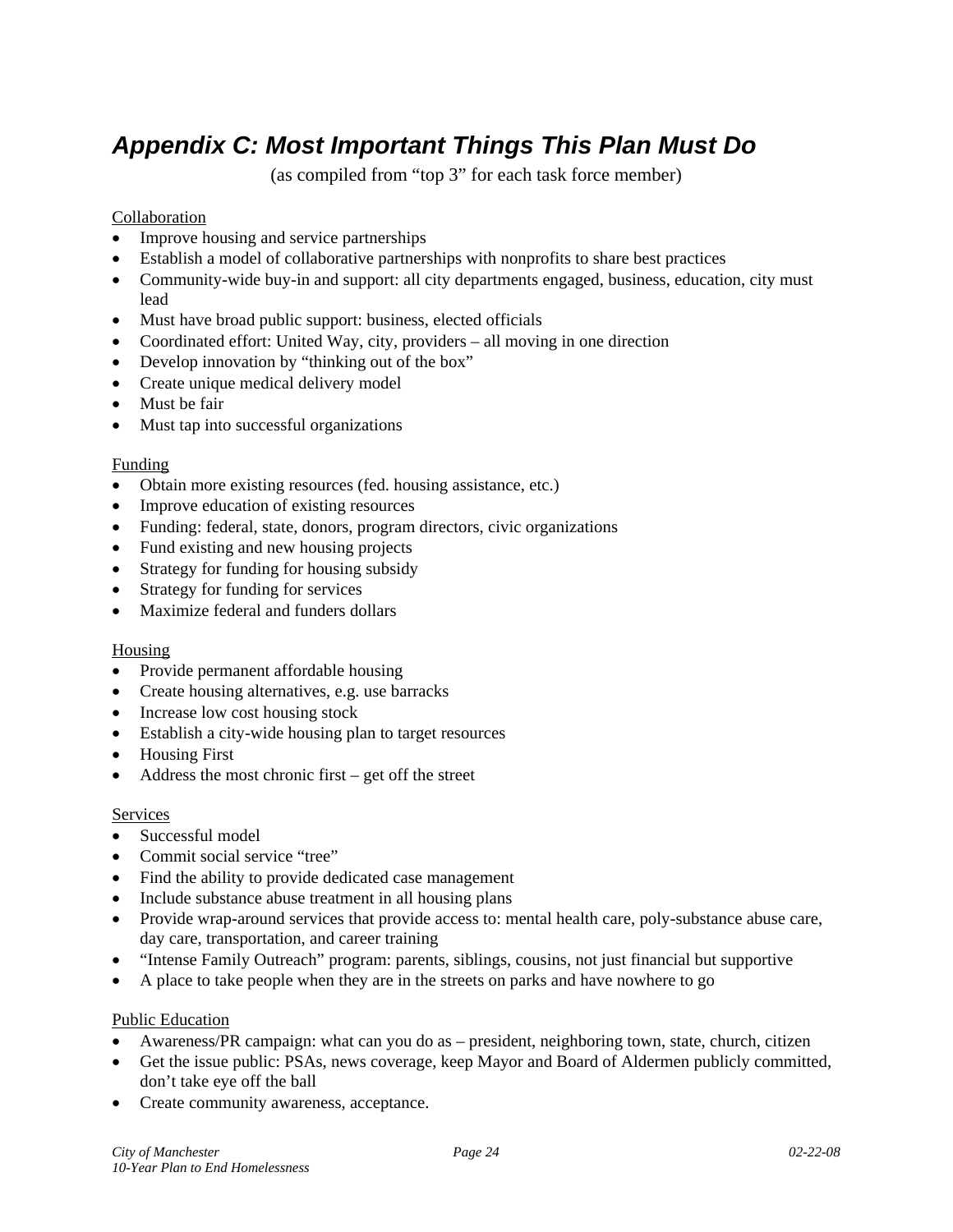### **Appendix D: History of 10-Year Plans**

Based on the research and outcomes from permanent supportive housing programs, the National Alliance to End Homelessness (NAEH) started a groundswell of new initiatives with its call to action in 2000 entitled "A Plan, Not a Dream: How to End Homelessness in Ten Years." Since 2000, the momentum has continued to build with support by HUD and the U.S. Interagency Council on Homelessness. The following table outlines the history of this movement:

#### **Plans to End Homelessness Timeline**

- 2000 The National Alliance to End Homelessness announces A Plan, Not A Dream: How to End Homelessness in Ten Years. 2001 U.S. Department of Housing and Urban Development Secretary Mel Martinez endorses the idea of ending chronic homelessness. 2002 The U.S. Interagency Council on Homelessness is reactivated. The Administration's proposed FY03 budget affirms that the administration has a goal of ending chronic homelessness in 10 years. Indianapolis, Chicago, and Memphis all complete plans to end homelessness. 2003 At the annual meeting of the U.S. Conference of Mayors, U.S. Interagency Council on Homelessness Executive Director Philip Mangano challenges 100 cities to create plans to end homelessness. The U.S. Conference of Mayors adopts a resolution in support of this challenge. The National League of Cities and the National Association of Counties adopt resolutions in favor of plans to end homelessness. 2004 Approximately 100 communities initiate 10-year planning efforts.
- 2005 Approximately 190 communities initiate 10-year planning efforts.
- 2006 220 communities have embarked on the process of creating plans to end homelessness, and 90 plans are complete.

National Alliance to End Homelessness, "A New Vision: What is in Community Plans to End Homelessness?" (Nov., 2006)

As stated by Governor Lynch in the announcement of New Hampshire's 10-year plan to end homelessness in December 2005, "Reaching the goal of ending chronic homelessness in New Hampshire requires a new way of approaching that problem, and a new degree of collaboration among all sectors of the community. Having a concrete, well thought out, measurable 10-Year Plan for ending homelessness in New Hampshire positions the state to take maximum advantage of federal resources for homelessness; provides the framework for aligning efforts throughout the State of New Hampshire, and is a starting point for coordinating state-wide change; helps transform the myriad of publicly funded programs that provide services, housing and income supports to homeless individuals to make them more accessible, relevant, and appropriate; provides guidance to bolster the capacity and responsibility of these service systems for collaborative planning, financing and delivery of housing and support services for homeless persons, and improves statewide efficiencies and outcomes."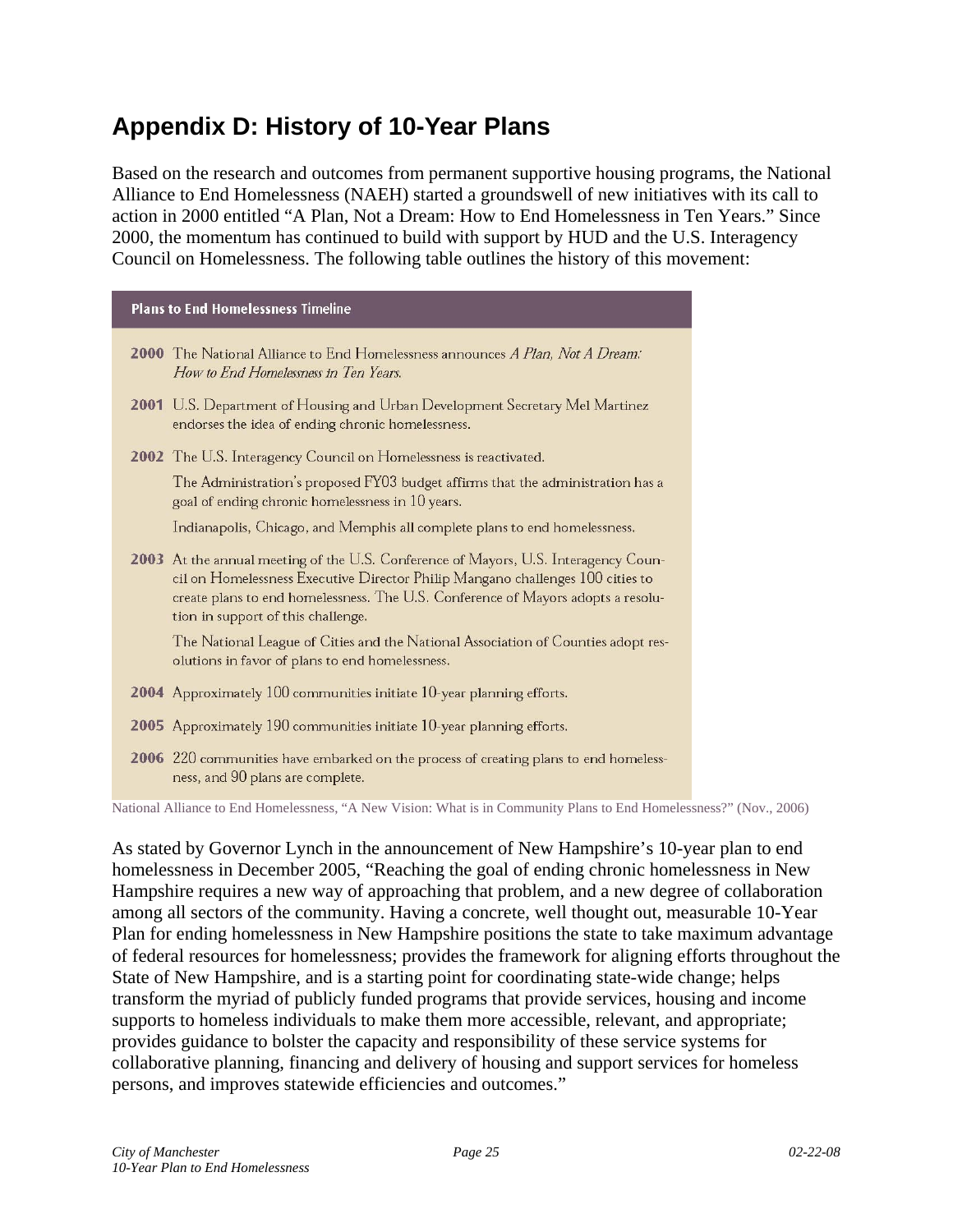# **Appendix E: Manchester Continuum of Care (MCoC)**

The Manchester Continuum of Care (MCoC) is comprised of agencies in the City that provide housing and assistance to homeless and vulnerable individuals and families.

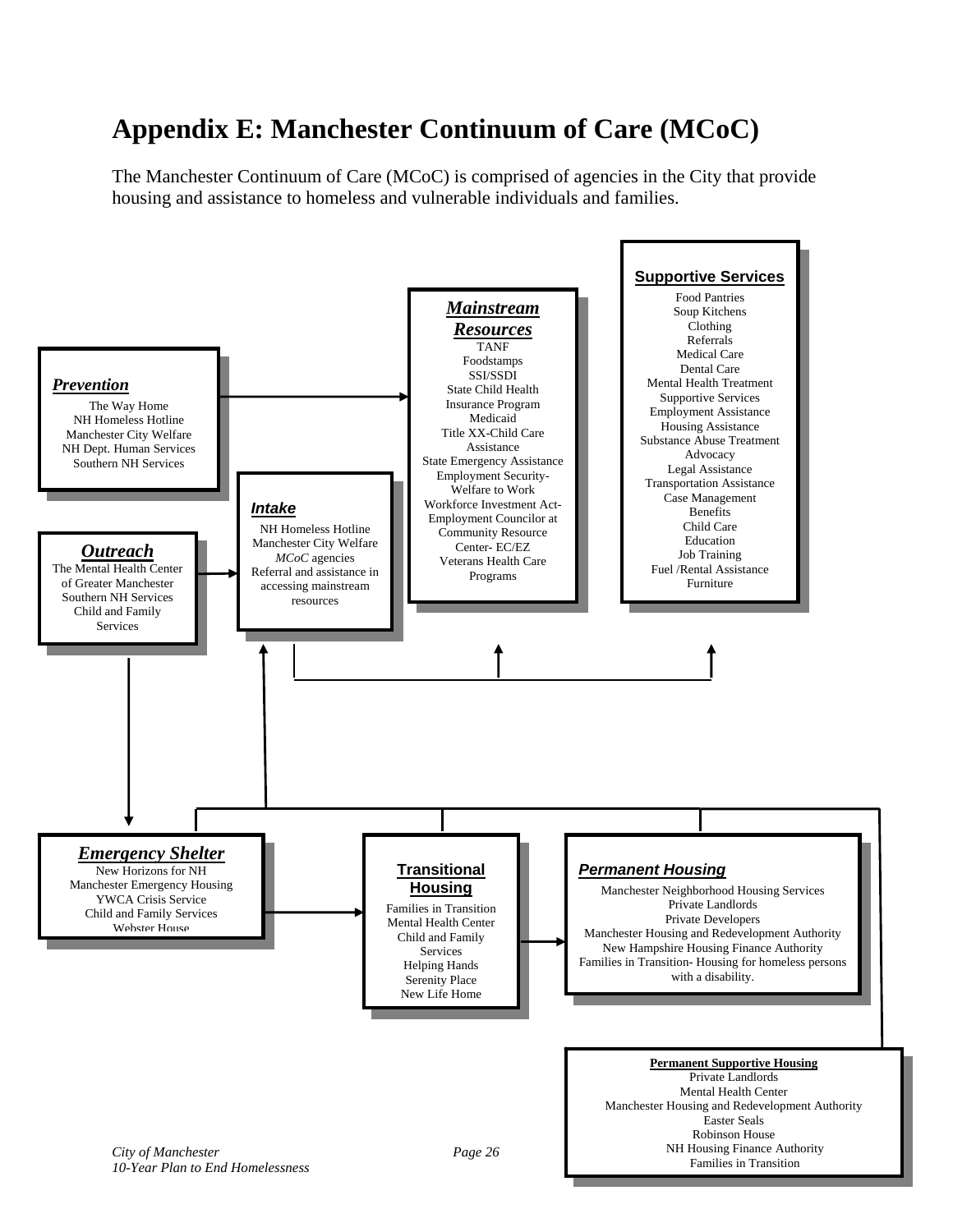The following charts provide information from the Manchester Continuum of Care, 2007 HUD SuperNOFA Application, NH Housing listing of housing assistance, and the agencies directly.

| Name of agency                      | <b>Services</b>                                                                                                                                                               |
|-------------------------------------|-------------------------------------------------------------------------------------------------------------------------------------------------------------------------------|
| Manchester<br>Welfare<br>Department | By State statute (RSA 165), serves as an important source of<br>emergency assistance for the poor and is often the initial contact<br>with the emergency system in Manchester |
| <b>NH</b> Homeless<br>Hotline       | Operated by Community Services Council of NH in Concord,<br>refers homeless persons to emergency shelters and transitional<br>housing in the state.                           |

#### **Current Emergency Intake Services**

#### **Emergency Shelter for Families**

| Name of agency                         | # Beds  | # Families | Comments                                                                                                                                 |
|----------------------------------------|---------|------------|------------------------------------------------------------------------------------------------------------------------------------------|
| Manchester<br><b>Emergency Shelter</b> | 8<br>36 |            | Referrals through Manchester Welfare<br>Department.                                                                                      |
| Emily's Place<br>(YWCA)                | 6 rooms | 6          | Women and their children fleeing<br>imminent domestic and sexual violence.                                                               |
| Families in<br>Transition              | 3<br>12 |            | Includes access to Employment and<br>Training Program, Therapeutic Groups,<br>Intensive Case Management, Child and<br>Youth Programming. |

#### **Emergency Shelter: Male and Female Individuals**

| Name of agency         | $#$ Beds | Comments                                                                                                                             |  |  |  |  |
|------------------------|----------|--------------------------------------------------------------------------------------------------------------------------------------|--|--|--|--|
| New Horizons for<br>NΗ | 76       | NH's only "wet shelter" (i.e. sobriety is not a<br>precondition of admission). Case management, AA,<br>NA, medical services on site. |  |  |  |  |

#### **Transitional Housing: Male and Female Individuals**

| Name of agency                               | $#$ Beds | <b>Comments</b>                                                         |  |  |  |  |
|----------------------------------------------|----------|-------------------------------------------------------------------------|--|--|--|--|
| Robinson House<br>(Southern NH)<br>Services) | 24       | Single Room Occupancy (SRO) for men recovering<br>from substance abuse. |  |  |  |  |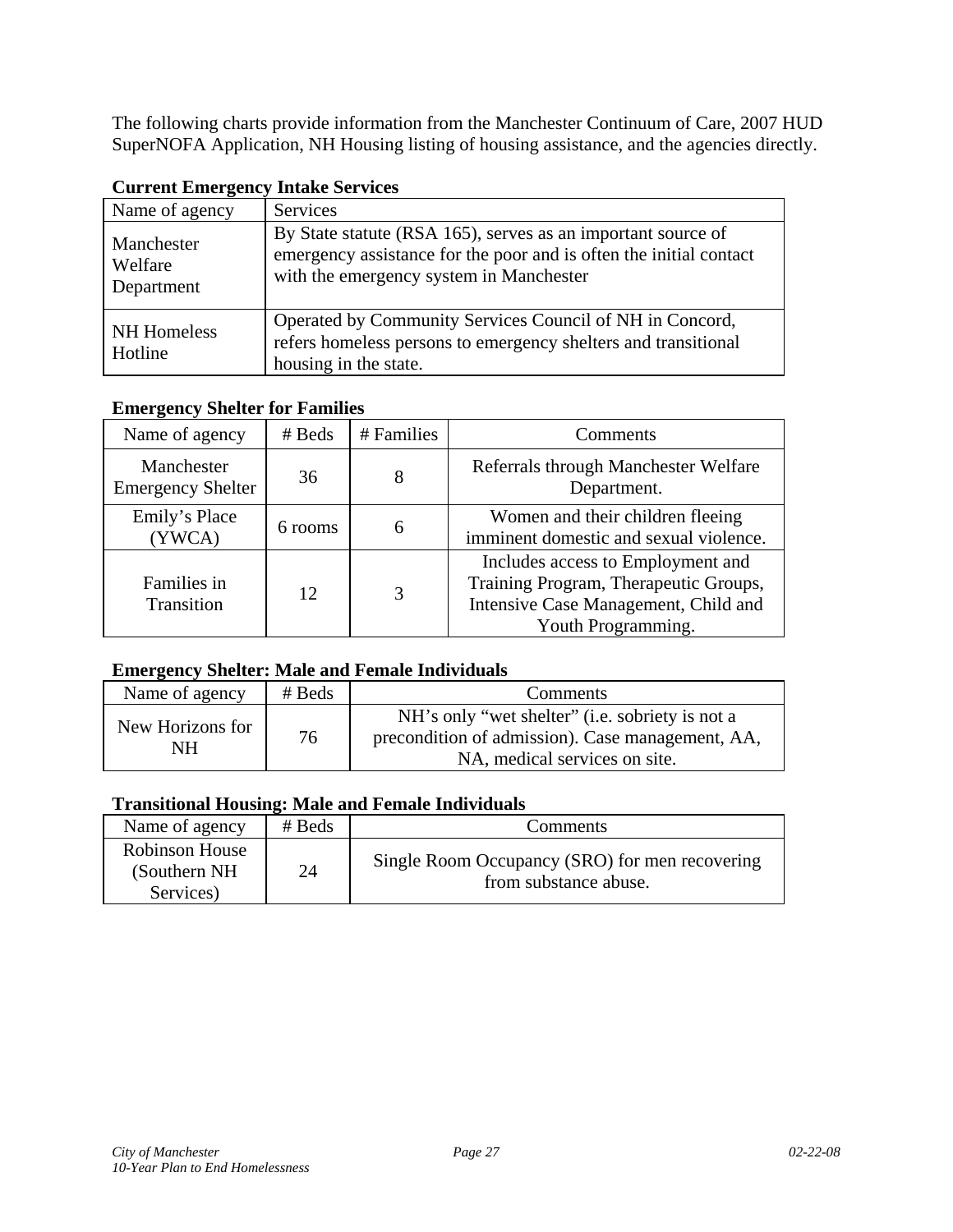| <b>Emergency Shelter/Transitional Housing: Female Individuals</b> |  |  |  |  |  |                 |  |
|-------------------------------------------------------------------|--|--|--|--|--|-----------------|--|
| Name of agency $\parallel$ # Beds                                 |  |  |  |  |  | <b>Comments</b> |  |
|                                                                   |  |  |  |  |  |                 |  |

| Name of agency            | # Beds | Comments                                                                                             |
|---------------------------|--------|------------------------------------------------------------------------------------------------------|
| Angie's Shelter for       | 26     | Operated by New Horizons. Sober house with case                                                      |
| Women                     |        | management, weekly groups.                                                                           |
| Families in<br>Transition | 14     | Includes access to Employment and Training Program,<br>Therapeutic Groups, Intensive Case Management |

#### **Emergency Shelter/Transitional Housing: Youth**

| Name of agency                      | $#$ Beds | Comments                                                                                                                |
|-------------------------------------|----------|-------------------------------------------------------------------------------------------------------------------------|
| Child and Family<br><b>Services</b> | 2        | Youth are placed in host homes. Includes crisis<br>intervention for potential runaways and outreach to<br>street youth. |
| Webster House                       | 21       | Youth ages 8-18 who are unable to live at home for<br>some period of time.                                              |

#### **Transitional Housing: People with Mental Illnesses and Substance Use Disorders**

| Name of Agency                                                         | $#$ Beds | Comments                                                                                                        |
|------------------------------------------------------------------------|----------|-----------------------------------------------------------------------------------------------------------------|
| A Way To Better Living                                                 |          |                                                                                                                 |
| Gemini House (Mental<br><b>Health Center of Greater</b><br>Manchester) | 15       | For homeless individuals suffering from<br>severe and persistent mental illness and<br>substance use disorders. |

#### **Transitional Housing: Veterans**

| Name of agency             | RAC<br>deus | :omments |
|----------------------------|-------------|----------|
| $\cdot$ .<br>Liberty House |             |          |

#### **Transitional Housing: Drug and Alcohol Treatment**

| Name of agency                             | # Beds                          | Comments                                                                                                                                            |
|--------------------------------------------|---------------------------------|-----------------------------------------------------------------------------------------------------------------------------------------------------|
| <b>Serenity House</b>                      |                                 | Social detox facility                                                                                                                               |
| Farnum Center                              |                                 | 28-day treatment                                                                                                                                    |
| <b>Terrell House</b>                       |                                 | 90-day treatment                                                                                                                                    |
| New Life Home<br>for Women and<br>Children | 15<br>women<br>with<br>children | Non-denominational, Christian, voluntary, 18-24<br>month residential drug and alcohol crisis intervention<br>facility for women and their children. |

### **Transitional Housing: Discharges from Corrections/Drug Treatment/NH Hospital**

| Name of agency       | $#$ Beds | Notes:                                               |
|----------------------|----------|------------------------------------------------------|
| <b>Helping Hands</b> |          |                                                      |
| <b>Outreach</b>      | 29       | Men referred from correctional or treatment facility |
| <b>Ministries</b>    |          |                                                      |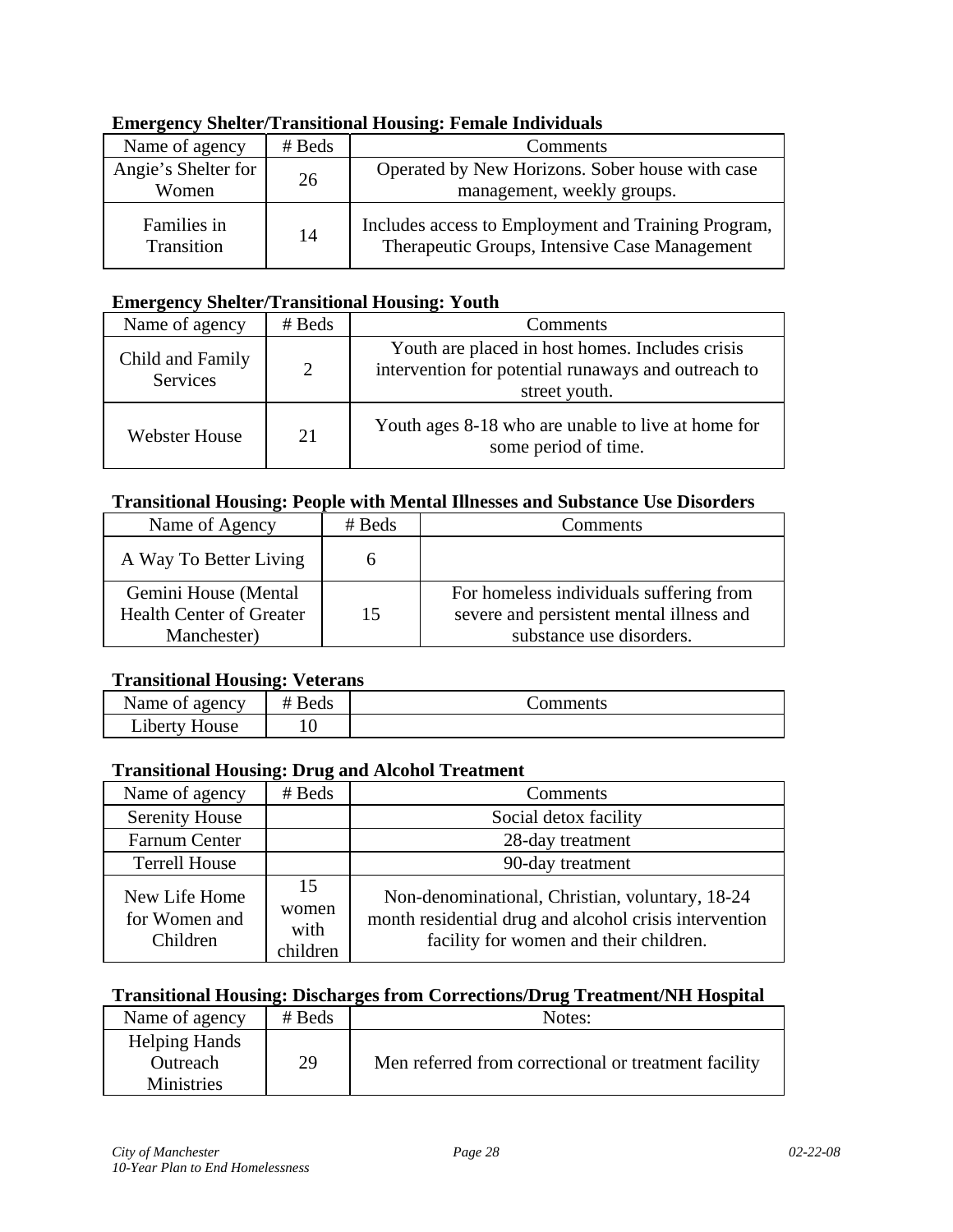| Name of agency                                                           | # Beds | #<br>Families | Comments                                                                                                                              |
|--------------------------------------------------------------------------|--------|---------------|---------------------------------------------------------------------------------------------------------------------------------------|
| Families in<br><b>Transition</b>                                         | 93     | 31            | Includes access to Employment and Training<br>Program, Therapeutic Groups, Intensive Case<br>Management, Child and Youth Programming. |
| The Way Home                                                             | 17     | 7             |                                                                                                                                       |
| Transitional<br>Living Program<br>(Child and<br><b>Family Services</b> ) | 6      | 3             | Safe, stable housing and supportive services for<br>homeless youth, 18-21 year olds.                                                  |

#### **Transitional Housing for Families: Male and Female Head of Households**

#### **Permanent Supportive Housing for Individuals: Females**

| Name of agency            | Number<br>of Beds | Comments                                                                                              |
|---------------------------|-------------------|-------------------------------------------------------------------------------------------------------|
| Families in<br>Transition |                   | Includes access to Employment and Training Program,<br>Therapeutic Groups, Intensive Case Management. |

#### **Permanent Supportive Housing for Families: Female Heads of Household**

| Name of agency            | Number<br>of Beds | <b>Comments</b>                                                                                                                       |
|---------------------------|-------------------|---------------------------------------------------------------------------------------------------------------------------------------|
| Families in<br>Transition | 28                | Includes access to Employment and Training Program,<br>Therapeutic Groups, Intensive Case Management, Child<br>and Youth Programming. |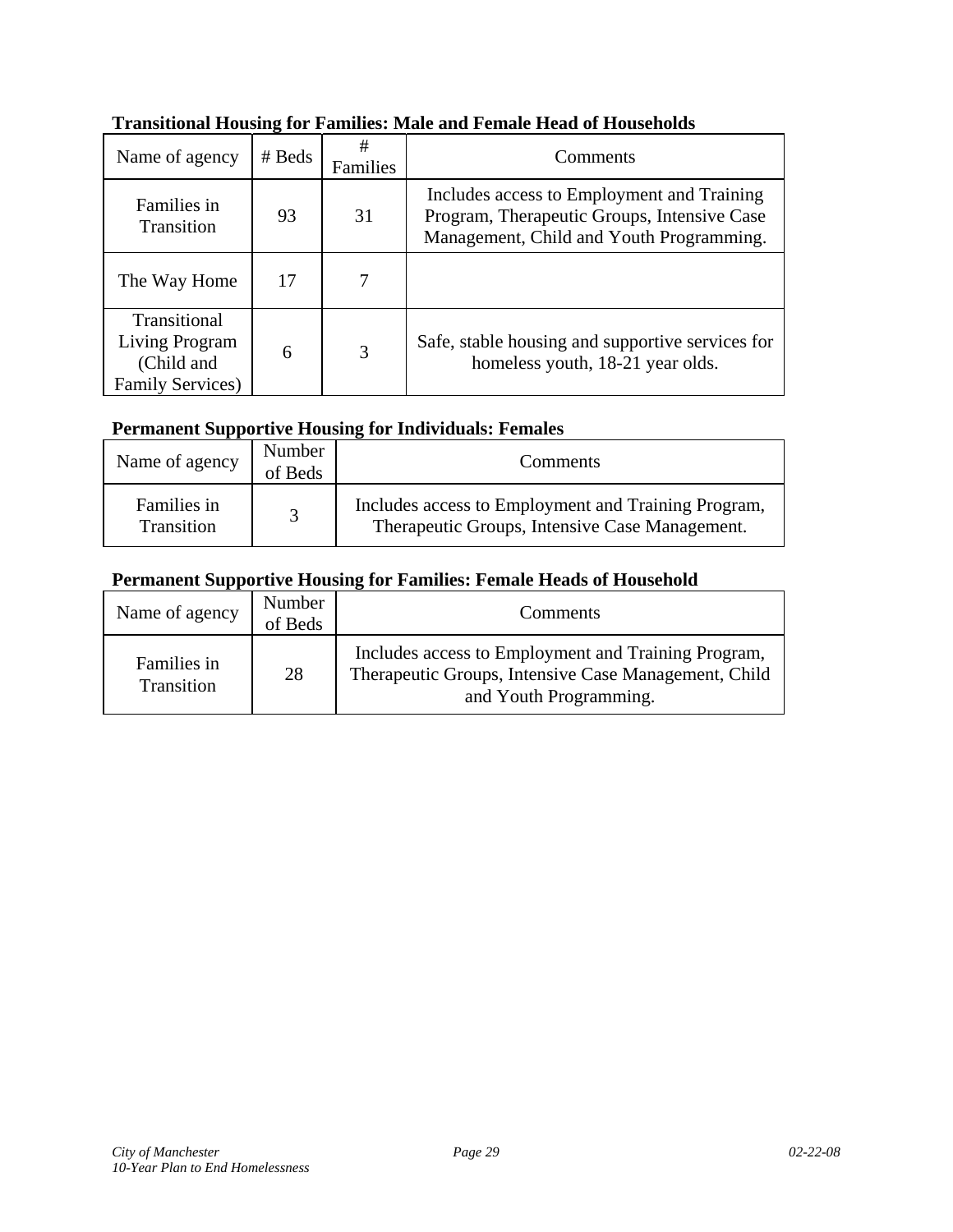#### **Health Care for the Homeless**

| Name of agency  | Services                                                          |
|-----------------|-------------------------------------------------------------------|
| Health Care for | The Mobile Community Health Team operates free clinics housed     |
| the Homeless    | at New Horizons and Families in Transition. In 2006 they provided |
| Project         | health care services to 1,351 homeless patients.                  |

#### **Soup Kitchens and Food Pantries**

| Name of agency   | Services                      |
|------------------|-------------------------------|
| New Horizons for | 1 meal/day for anyone in need |
| NΗ               | <b>Food Pantry</b>            |

#### **Other Services to the Homeless**

| Name of agency  | <b>Services</b>                                                                                                                                                                                                                                                                                              |
|-----------------|--------------------------------------------------------------------------------------------------------------------------------------------------------------------------------------------------------------------------------------------------------------------------------------------------------------|
| Families in     | Community Program providing supportive services for 10 families                                                                                                                                                                                                                                              |
| Transition      | in scattered sites around the Manchester community                                                                                                                                                                                                                                                           |
| A Way To Better | Drop-In Center for individuals with mental illnesses is open daily                                                                                                                                                                                                                                           |
| Living          | $11:00-5:00(?)$                                                                                                                                                                                                                                                                                              |
| The Way Home    | Provides tenant education, budgeting, advocacy, landlord-tenant<br>negotiations and security deposit loans through a variety of<br>programs including<br><b>Housing Counseling</b><br>Security Deposit Loan Fund<br>• NH Rental Guarantee Program<br><b>Healthy Home Services</b><br><b>Steps to Success</b> |

The Manchester Continuum of Care estimates that that the City needs the following additional beds:

| <b>Unmet Needs:</b>                 | <b>Individual Beds</b> | <b>Family Beds</b> | <b>Total Beds</b> |
|-------------------------------------|------------------------|--------------------|-------------------|
| <b>Emergency Shelter</b>            |                        |                    |                   |
| <b>Transitional Shelter</b>         |                        |                    |                   |
| <b>Permanent Supportive Housing</b> | 49                     | 109                |                   |

Source: Manchester Continuum of Care, 2007 HUD SuperNOFA Application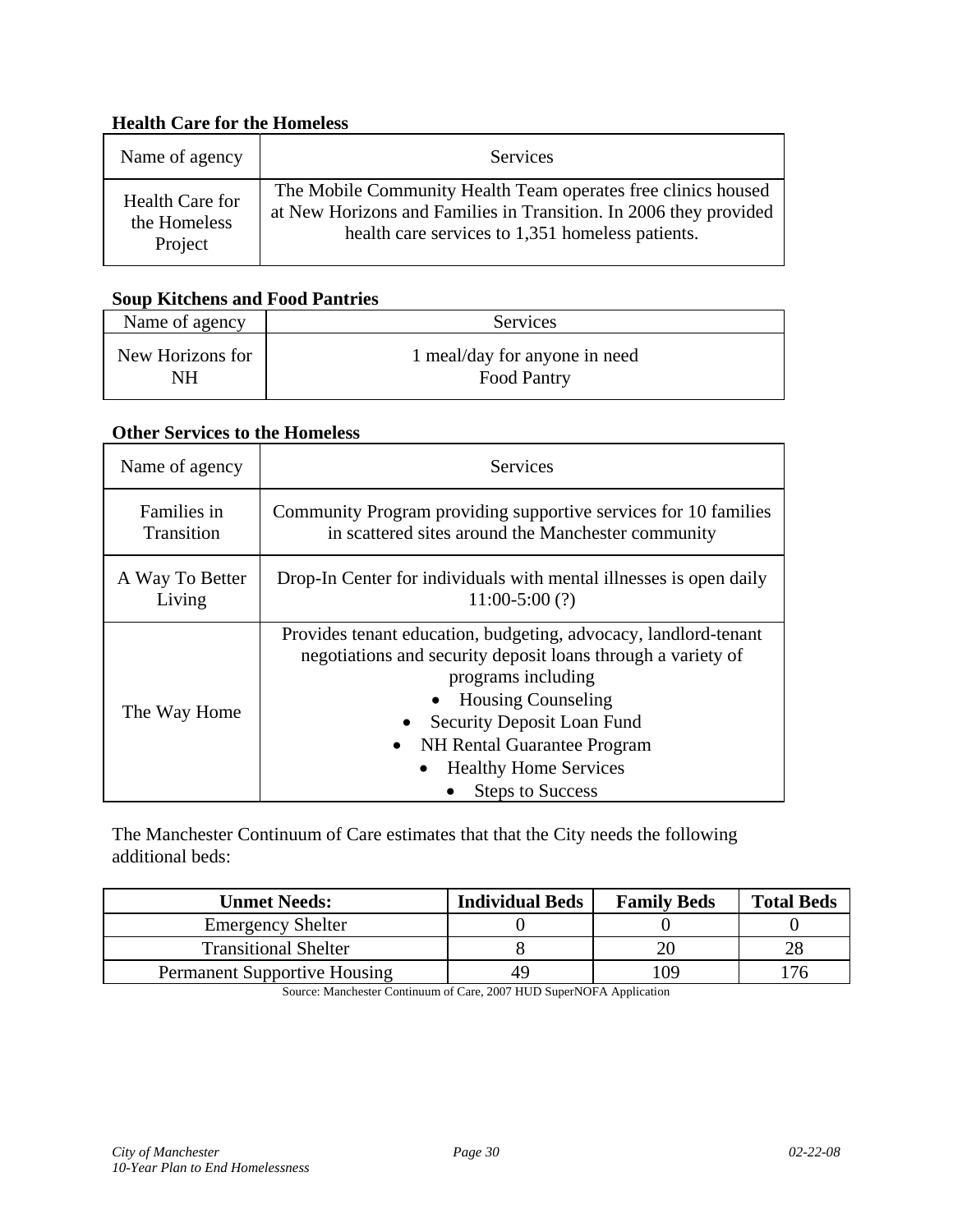#### **Rent Assisted Housing**

The New Hampshire Housing Finance Authority regularly updates a Directory of Assisted Housing to serve as a guide to rent assisted housing facilities throughout NH. It includes housing developments currently subsidized with funding from the U.S. Dept. of Housing and Urban Development, USDA-Rural Development, or New Hampshire Housing through permanent financing or rental assistance payment mechanisms. As of 11-28-07, the Directory lists the following housing facilities in Manchester:

| <b>Contact</b><br>Organization                          | # Family<br><b>Units</b> | # Elderly<br><b>Units</b> | # Special<br><b>Needs</b> | <b>Comments</b>                                                                                            |
|---------------------------------------------------------|--------------------------|---------------------------|---------------------------|------------------------------------------------------------------------------------------------------------|
|                                                         |                          |                           | <b>Units</b>              |                                                                                                            |
| Manchester<br>Housing and<br>Redevelopment<br>Authority | 394                      | 913                       |                           | • Administers Section 8 Housing Choice<br>Voucher program for 1,800 persons<br>• Provides various services |
| Preservation<br>Management                              | 288                      |                           |                           |                                                                                                            |
| NeighborWorks                                           | 266                      |                           |                           | • Includes Silver Hill under construction<br>• Developed 8 homes for sale                                  |
| Metropolis<br>Management                                | 242                      | 30                        |                           | • Includes ACA Management                                                                                  |
| <b>Stewart Property</b>                                 | 214                      | 56                        | 23                        |                                                                                                            |
| <b>DBH</b> Management                                   |                          | 96                        | 9                         |                                                                                                            |
| <b>Finlay Management</b>                                | 96                       |                           |                           |                                                                                                            |
| <b>Fairfield Properties</b>                             | 90                       |                           |                           | • Elderly-Family combined                                                                                  |
| <b>Simon Companies</b>                                  |                          | 78                        |                           |                                                                                                            |
| Southern NH<br>Services                                 |                          | 69                        |                           |                                                                                                            |
| Families in<br>Transition                               | 65                       |                           |                           |                                                                                                            |
| Wellington Hill                                         | 58                       |                           |                           |                                                                                                            |
| <b>East Point</b><br>Properties                         |                          | 58                        |                           |                                                                                                            |
| CP Management                                           | 48                       |                           |                           |                                                                                                            |
| Meeting House at<br>Riverfront                          |                          | 25                        |                           |                                                                                                            |
| <b>Crotched Mountain</b>                                |                          | 24                        |                           |                                                                                                            |
| <b>Greater Manchester</b><br>Mental Health              |                          |                           | 8                         |                                                                                                            |
| The Way Home                                            | $\overline{7}$           |                           |                           |                                                                                                            |
| <b>MB</b> Management                                    | $\overline{7}$           |                           |                           |                                                                                                            |
| <b>Property Services</b><br>Co.                         | 6                        |                           |                           |                                                                                                            |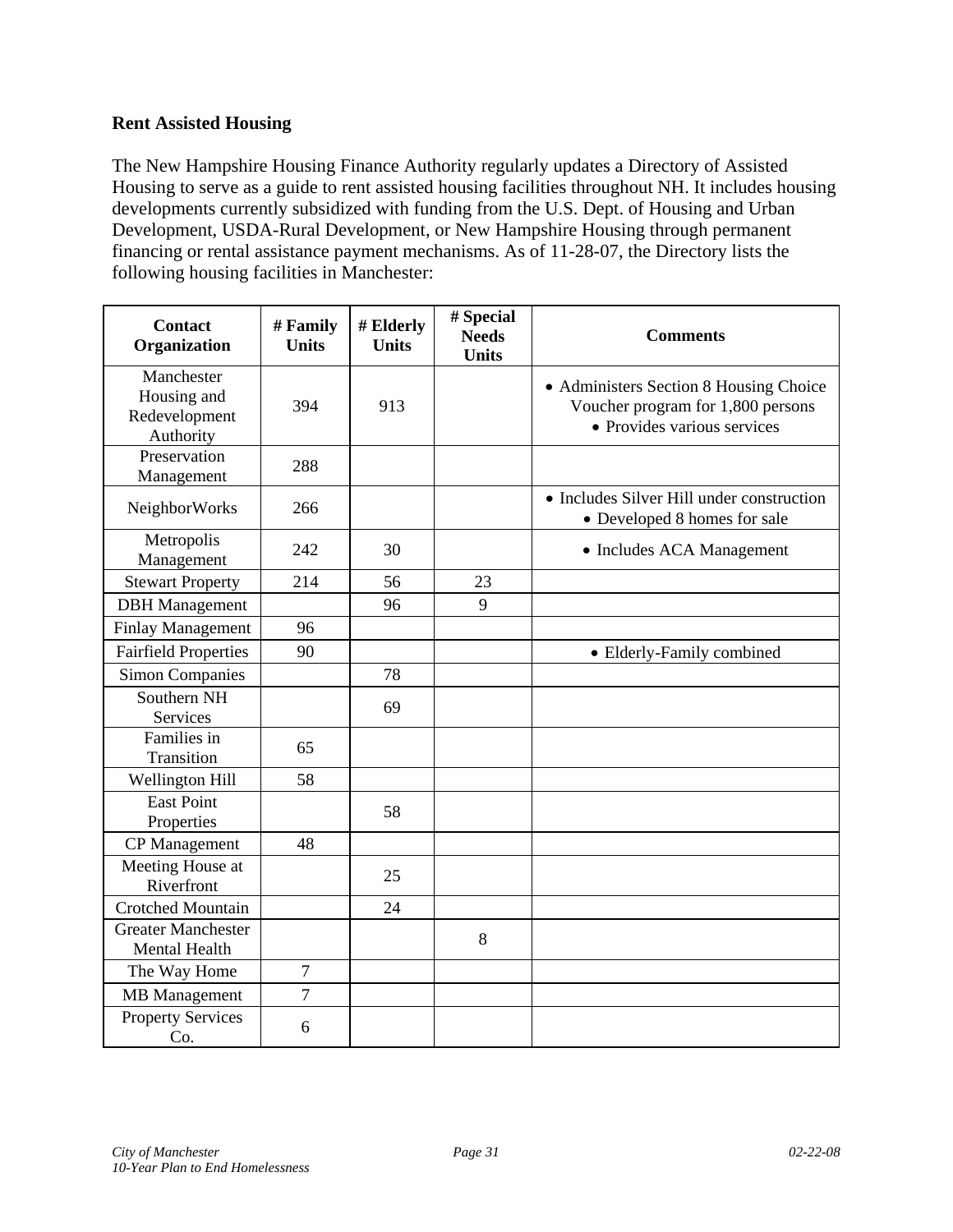

### Appendix F: Housing First: A New Approach to Ending Homelessness

The approach is based on two very simple principles:

- *1. The best way to end homelessness is to help people move into permanent housing as quickly as possible.*
- *2. Once in housing, formerly homeless people may require some level of services to help them stabilize, link them to long-term supports, and prevent a recurrence.*

#### **What is a Housing First approach?**

A Housing First approach consists of three components:

- ¾ **Crisis intervention, emergency services, screening and needs assessment:** Individuals and families who have become homeless have immediate, crisis needs that need to be accommodated, including the provision of emergency shelter. There should be an early screening of the challenges and resources that will affect a re-housing plan.
- ¾ **Permanent housing services:** The provision of services to help families' access and sustain housing includes working with the client to identify affordable units, access housing subsidies, and negotiate leases. Clients may require assistance to overcome barriers, such as poor tenant history, credit history and discrimination based on ethnicity, gender, family make-up and income source. Providers may need to develop a roster of landlords willing to work with the program and engage in strategies to reduce disincentives to participate.
- ¾ **Case management services:** The provision of case management occurs (1) to ensure individuals and families have a source of income through employment and/or public benefits, and to identify service needs *before the move into permanent housing*; and (2) to work with families *after the move into permanent housing* to help solve problems that may arise that threaten the clients' tenancy including difficulties sustaining housing or interacting with the landlord and to connect families with community-based services to meet long term support/service needs.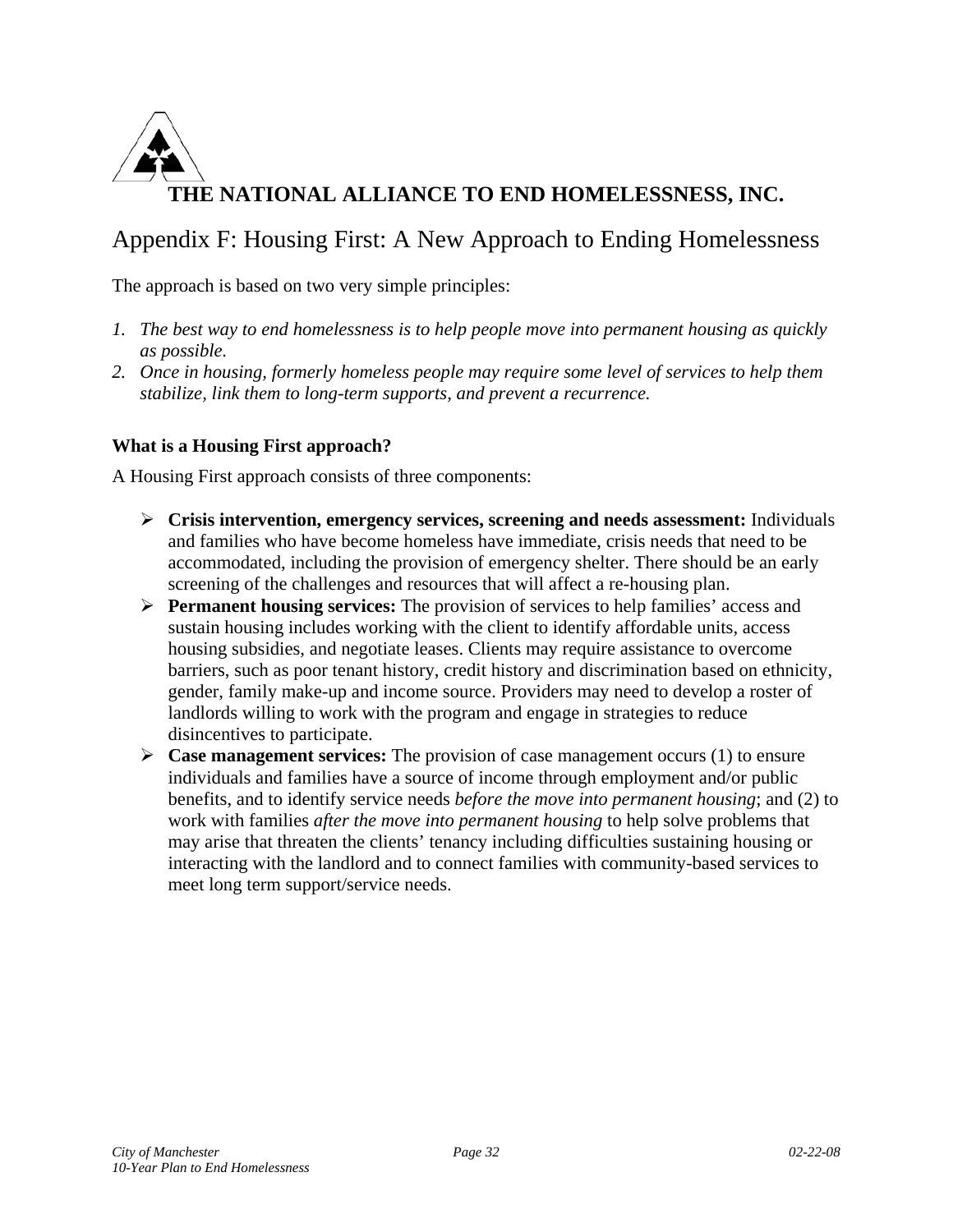

### A Better Approach

Supportive housing is a successful, cost-effective combination of affordable housing with services that helps people live more stable, productive lives. The effectiveness of supportive housing in ending homelessness has depended upon a willingness to take risks and experiment with new models, approaches, and strategies. CSH's approach and strategies also continue to evolve as we learn more about what practices are proving most effective.

#### **From CSH's perspective, a supportive housing unit is defined by the following elements<sup>1</sup> :**

- The unit is available to, and intended for, a person or family whose head of household is homeless, or at-risk of homelessness, and has multiple barriers to employment and housing stability, which might include mental illness, chemical dependency, and/or other disabling or chronic health conditions;
- The tenant household ideally pays no more than 30% household income towards rent and utilities, and never pays more than 50% of income toward such housing expenses;
- The tenant household has a lease (or similar form of occupancy agreement) with no limits on length of tenancy, as long as the terms and conditions of the lease or agreement are met;
- The unit's operations are managed through an effective partnership among representatives of the project owner and/or sponsor, the property management agent, the supportive services providers, the relevant public agencies, and the tenants;
- All members of the tenant household have easy, facilitated access to a flexible and comprehensive array of supportive services designed to assist the tenants to achieve and sustain housing stability.
- Service providers proactively seek to engage tenants in on-site and community-based supportive services, but participation in such supportive services is not a condition of ongoing tenancy.
- Service and property management strategies include effective, coordinated approaches for addressing issues resulting from substance use, relapse, and mental health crises, with a focus on fostering housing stability.

### **A Range of Housing Models**

While there may not be a single perfect model, there are a number of preferred housing models for supportive housing. The housing setting will vary dramatically and be based on a range of factors including the tenant's preference, the type of housing stock available, and the norms and history of a local community's real estate market, and might include:

- Apartment or single-room occupancy (SRO) buildings, townhouses, or single-family homes that exclusively house formerly homeless individuals and/or families;
- Apartment or SRO buildings, or townhouses that mix special-needs housing with general

 $\overline{a}$ 

 $1$  This definition reflects CSH's perspective that service participation should not be a condition of tenancy in supportive housing. and that harm reduction and housing first strategies have been shown to be effective approaches. CSH recognizes, however, that a variety of housing options are needed to end homelessness. Therefore, we continue to engage in, and learn from, constructive dialogues on these and other issues with our provider and advocacy partners in the housing, supportive services, and disability rights communities, and with all those engaged in efforts to end homelessness.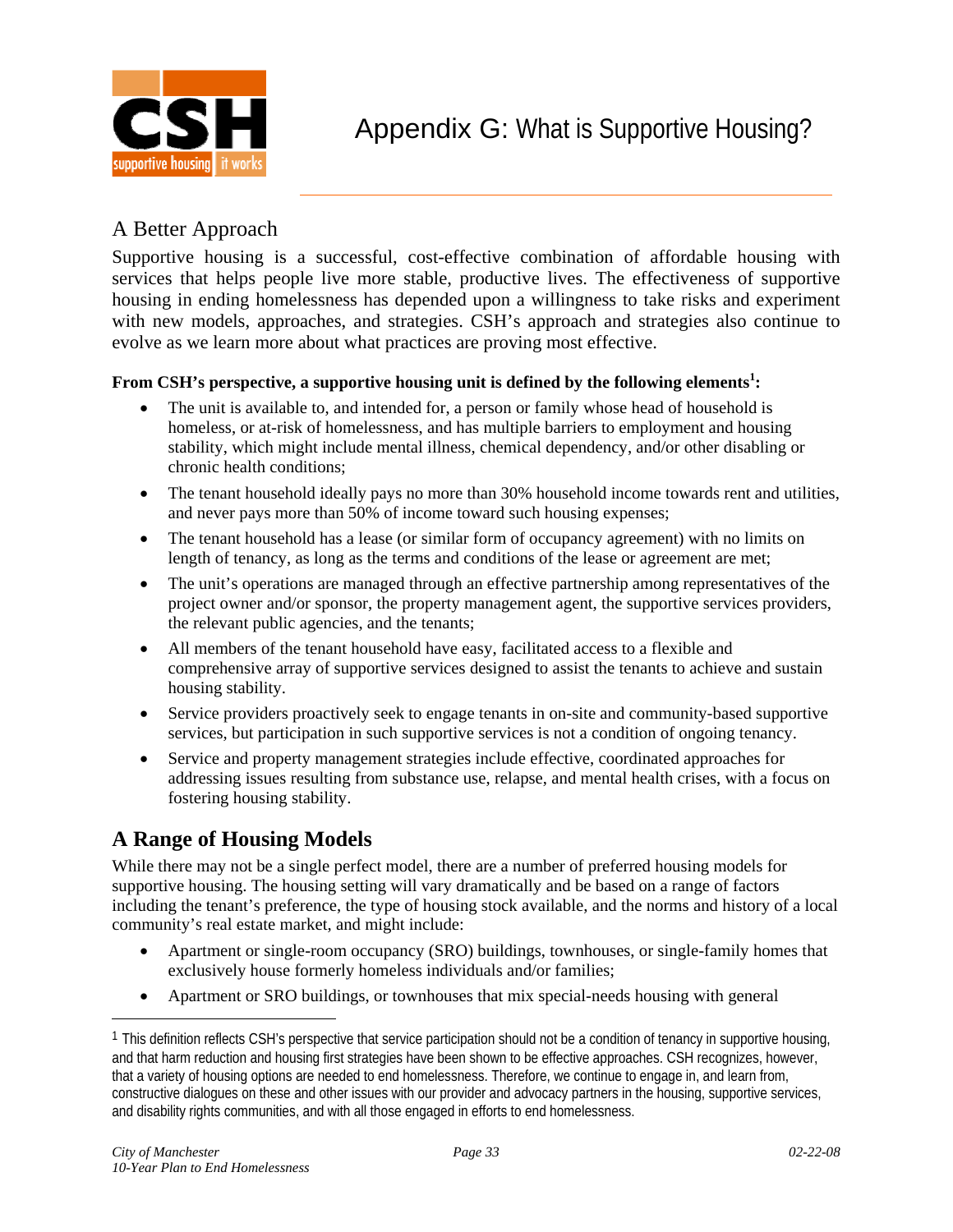affordable housing;

- Rent-subsidized apartments leased in the open market; and
- Long-term set-asides of units within privately owned buildings.

### *CSH's Target Populations*

While supportive housing is a useful intervention for a wide range of people who are homeless or at risk of homelessness, CSH focuses on working with our partners to create permanent supportive housing opportunities for adults, youth/young adults, and families with children who:

- Have extremely low-incomes, defined as household income no higher than 30% of Area Median Income; *and*
- Have chronic health conditions that are at least episodically disabling, such as mental illness, HIV/AIDS, and/or substance use issues, and/or face other substantial barriers to housing stability (such as experiences of domestic violence or other trauma or have histories of out of home placements); *and*
- Are not able to obtain or retain appropriate stable housing without easy, facilitated access to services focused on providing necessary supports to the tenant household.

These target populations include people who may be homeless (for any length of time) or are at risk of homelessness, and includes those who may be leaving other systems of care without a place to live, such as (1) young people aging out of foster care, (2) people with mental illness or other disabilities leaving jail or prison, and (3) some members of the elderly population.

### *CSH's Priority Population*

Within this target group, CSH has increased its efforts to ensure that supportive housing is delivered to a "priority" population that includes persons experiencing long-term homelessness, including persons:

- Who have chronic health conditions that are at least episodically disabling, such as mental illness, substance abuse, and HIV/AIDS, or other substantial barriers to housing stability (e.g., domestic violence, trauma, or history of out-of-home placements); and
- Who have been homeless for long periods of time (one year or more), or have experienced repeated (three or more times) stays in the streets, emergency shelters, or other temporary settings, often cycling between homelessness and hospitals, jails, prisons, or other emergency systems.

#### **CSH has increased its efforts to help communities create supportive housing for such persons because:**

- Data shows that this smaller percentage of homeless people currently take up about half of the shelter resources meant to address temporary homelessness;
- Supportive housing is the key intervention that works to end homelessness for them;
- There is too little being done now to ensure that this population is able to get into and stay in supportive housing; and
- Policymakers—particularly at the federal level—are especially focused on making sure that this group obtains supportive housing.

This document is included within the *Understanding Permanent Supportive Housing* section of CSH's *Toolkit for Developing and Operating Supportive Housing*, which is available at www.csh.org/toolkit2.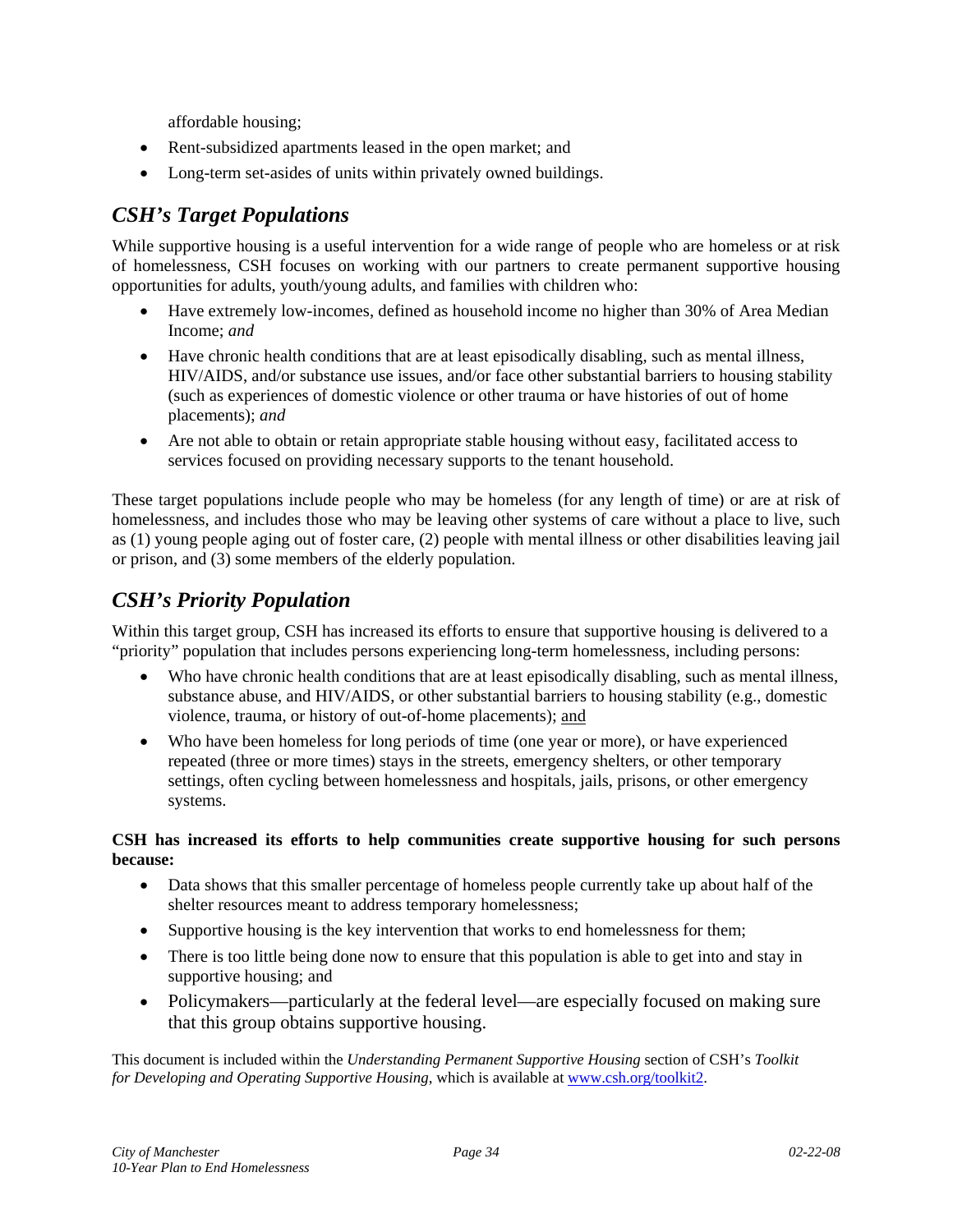# *Appendix H:* **Evidence-Based Practice: ACT – Assertive Community Treatment**

#### **What is assertive community treatment?**

Assertive community treatment is a way of delivering a full range of services to people in need of intensive supports. The goal of assertive community treatment is to stabilize people in housing and keep them in the community and out of the hospital.

#### **How is assertive community treatment different from other services?**

#### *Team approach to service delivery*

An assertive community treatment team is made up of practitioners who have training and experience in a variety of areas, such as psychiatry, nursing, social work, substance abuse treatment, and employment. Rather than sending people to different agencies or providers for services, members of the team work closely together to provide individuals with a highly integrated array of services that best meet their needs.

#### *Low staff-to-consumer ratio*

One reason that ACT teams can provide personalized services is that teams only work with a relatively small group of people. Because an ACT team has a small staff-to-consumer ratio, team members get to really know the individuals they're working with and can closely monitor how they're doing.

#### *Services are provided where they are needed*

Most of the services provided by an ACT team are provided in the community. That means that services are provided in peoples homes, where they work, and in other settings in the community where problems occur or support is needed.

#### *Services are provided when they are needed*

The team meets frequently, often daily, to discuss how things are going. So if changes need to be made in the type of services someone is getting or how often they are getting those services, those changes can be made quickly. If a person needs a lot of help and support, team members will be in touch with the person as many times each day as necessary. Services are available 24 hours a day, 7 days a week so someone is always available to handle emergencies whenever they arise. Because of the team's ongoing involvement and the team's ability to quickly change the amount and type of services someone receives, emergencies can often be avoided.

#### *Uninterrupted care*

Several members of the team work with each person on a regular basis. If a team member goes on vacation or leaves, the services a person is receiving are not interrupted and they don't have to start at the beginning with someone new. There are always team members who know each individual who can carry on if a team member leaves.

#### *Time-unlimited support*

ACT teams make a long-term commitment to individuals. Teams provide whatever services and supports an individual may need for as long as they are needed. As individuals progress toward their recovery goals, team members are in touch less often but continue to be available if a need for additional support arises.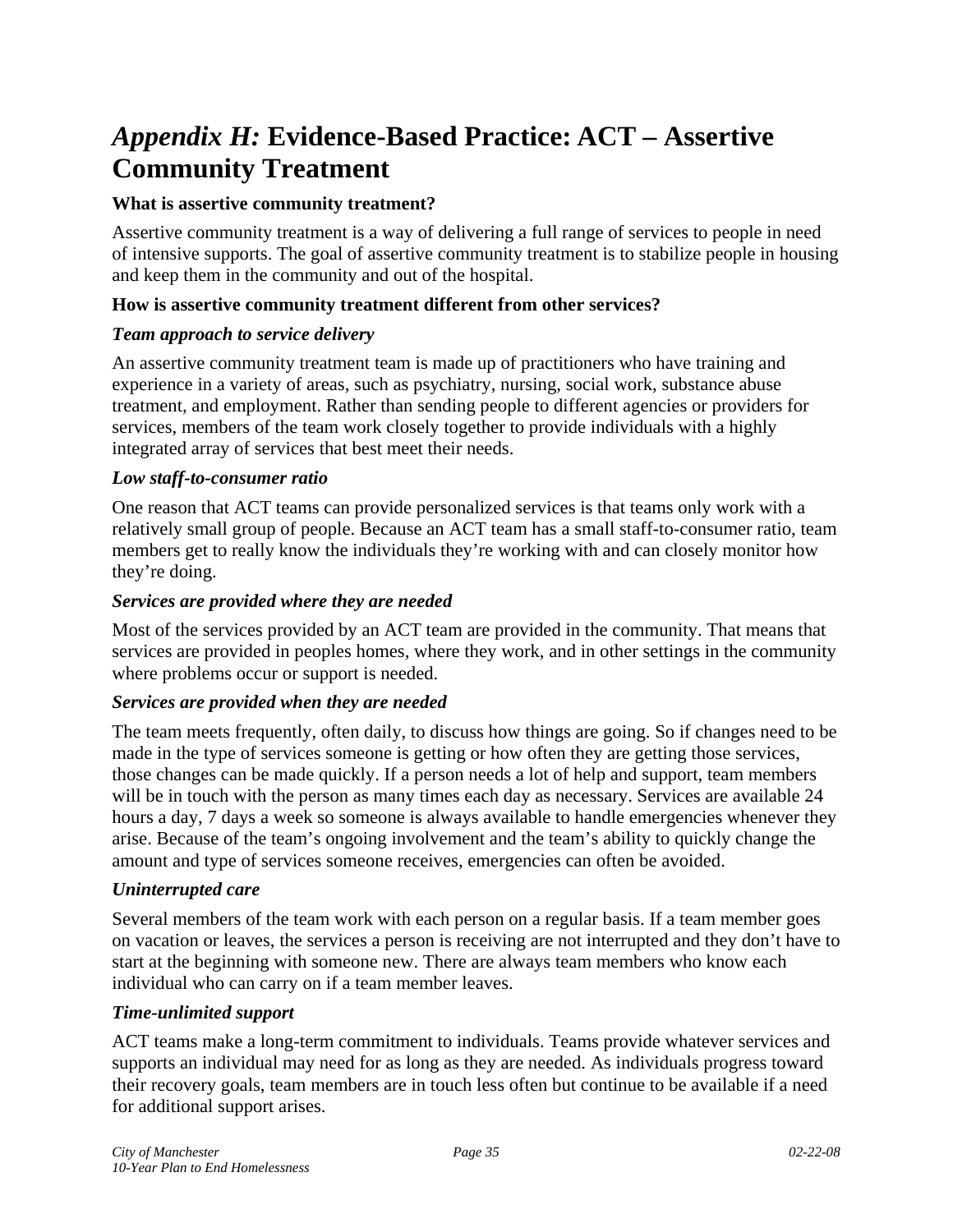#### *Areas in which assertive community treatment teams provide assistance:*

#### *Housing Assistance*

- Finding suitable housing
- Helping negotiate leases and pay rent
- Purchasing and repairing household items
- Developing relationships with landlords
- Improving house keeping skills

#### *Entitlements*

- Assisting with applications for benefits
- Managing food stamps if needed
- Assisting with redetermination of benefits

#### *Daily Activities*

- Grocery shopping and cooking
- Purchasing and caring for clothing
- Using transportation

#### *Family Life*

- Crisis management
- Counseling for family members
- Coordination with child welfare and family service agencies
- Supporting people in carrying out their roles as parents

#### *Counseling*

- Oriented toward problem solving
- Goals addressed by all team members

#### *Is assertive community treatment effective?*

#### *Employment Support*

- Help finding and keeping employment
- Help prepare employees and employers

#### *Financial Management*

- Planning a budget
- Troubleshooting financial problems e.g., disability payments
- Assisting with bills
- Increasing independence in money management

#### *Health*

- Education to prevent health problems
- Medical screening
- Scheduling routine visits
- Linking people with medical providers for acute care

#### *Medication Support*

- Ordering and delivering medications, if needed
- Education about medications
- Reminding individuals to take medications
- Monitoring side effects

#### *Substance Abuse Treatment*

• Substance abuse treatment provided directly by team members

There has been a lot of research done comparing assertive community treatment to case management. Studies show that people who received assertive community treatment are more likely to maintain stable housing.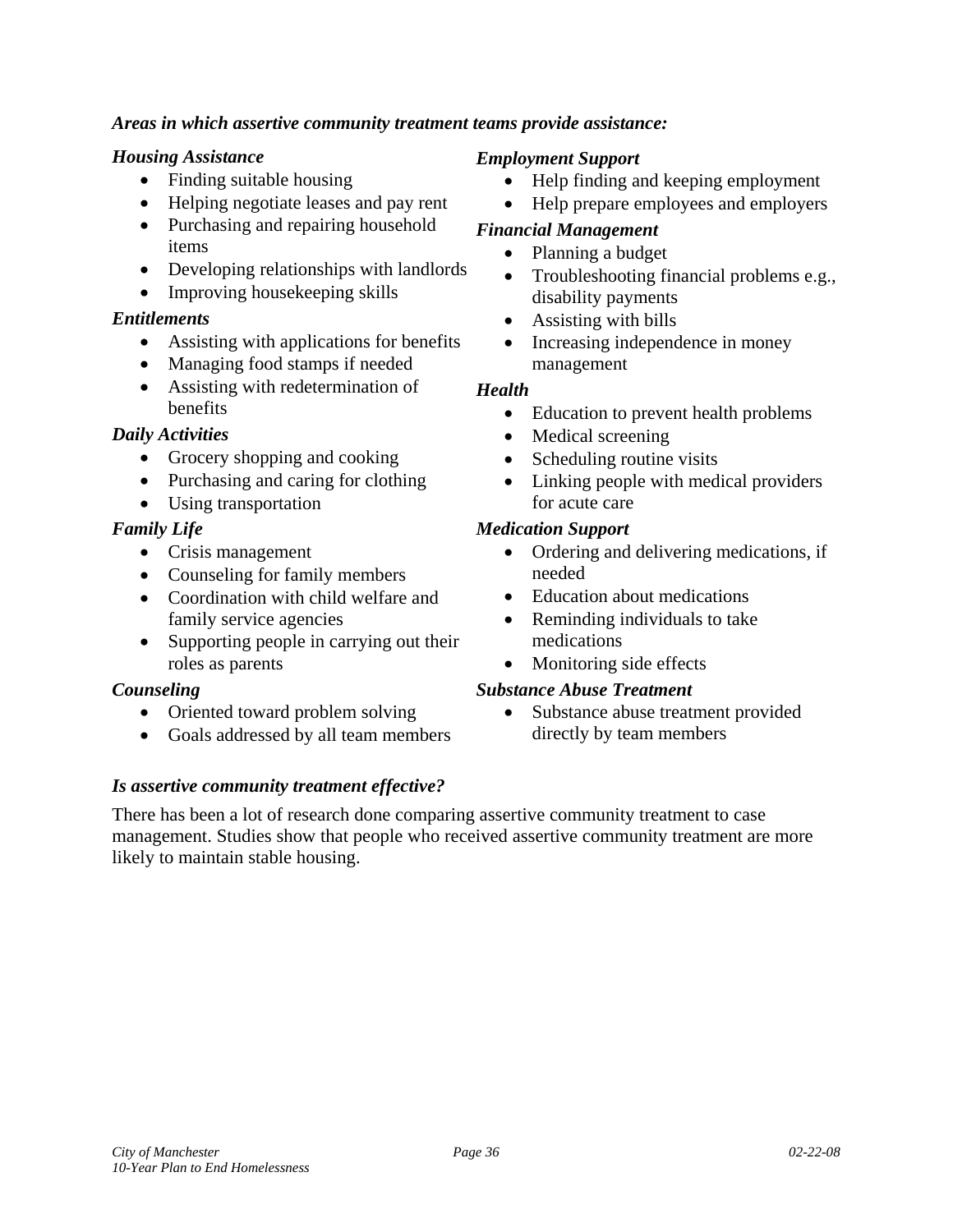# *Appendix I:* **References**

New Hampshire Information:

- Angelou Economics (2005). Global Economic Development Strategy (Report 1: Community Assessment). City of Manchester.
- City of Manchester. (2004). *Consolidated Plan for the Department of Housing and Urban Development: 2005-2010*.
- City of Manchester. (2005, September). *Consolidated Annual Performance Evaluation Report: Fiscal Year 2005 Prepared for the Department of Housing and Urban Development*.
- Governor's Interagency Council on Homelessness. (2005, December 1). A Home for Everyone: New Hampshire's Ten-Year Plan to End Homelessness.
- Greater Nashua Continuum of Care. (2004, September 9). *A Home for Everyone: A Plan for Ending Homelessness in Greater Nashua*.
- Manchester Continuum of Care. *2006 SuperNOFA Application.*
- Manchester Continuum of Care, Homeless Liaison Committee, *Annual Survey of Manchester's Homeless Population* (2007)
- Manchester Task Force on Housing (2002, summer). *Action Strategy for Housing*.
- New Hampshire Department of Education. (2006). *2005-2006 One Day Count of Homeless Children and Youth: Reported by Local Homeless Education Liaisons.*
- New Hampshire Economic and Labor Market Information Bureau, NH Employment Security (2005, May 23). *Community Profile: Manchester*.
- New Hampshire Housing. (2005). *2005 Residential Rental Cost Survey*.
- New Hampshire Office of Homeless, Housing and Transportation Services. (2005). Emergency *Shelter and Homeless Coordination Commission Annual Report July 2004 – June 2005*.
- Yoel Camayd-Freixas et. al., Applied Research Center, School of Community Economic Development, Southern New Hampshire University. Community Indicators: Greater Manchester, NH (2006). Funded by Heritage United Way and SNHU.

Research References on Housing and Homelessness:

- Corporation for Supportive Housing: www.csh.org
- Homelessness Resource Center: homeless.samhsa.gov
- National Alliance to End Homelessness: www.endhomelessness.org
	- ¾ *A Plan, not a Dream: How to End Homelessness in 10 Years* (2000)
	- ¾ *A New Vision: What is in Community Plans to End Homelessness?* (Nov., 2006)
	- ¾ *Toolkit for Ending Homelessness: Featuring the Ten Essentials for Ending Homelessness in Your Community* (2003)
	- ¾ *Chronic Homelessness* (March, 2007)
	- ¾ *Homelessness Counts: Research Reports on Homelessness.* Homelessness Research Institute. (January, 2007)
- National Center for Homeless Education: www.serve.org/nche/
- National Center on Family Homelessness: www.familyhomelessness.org
- National Coalition for the Homeless: www.nationalhomeless.org
- National Health Care for the Homeless Council: www.nhchc.org